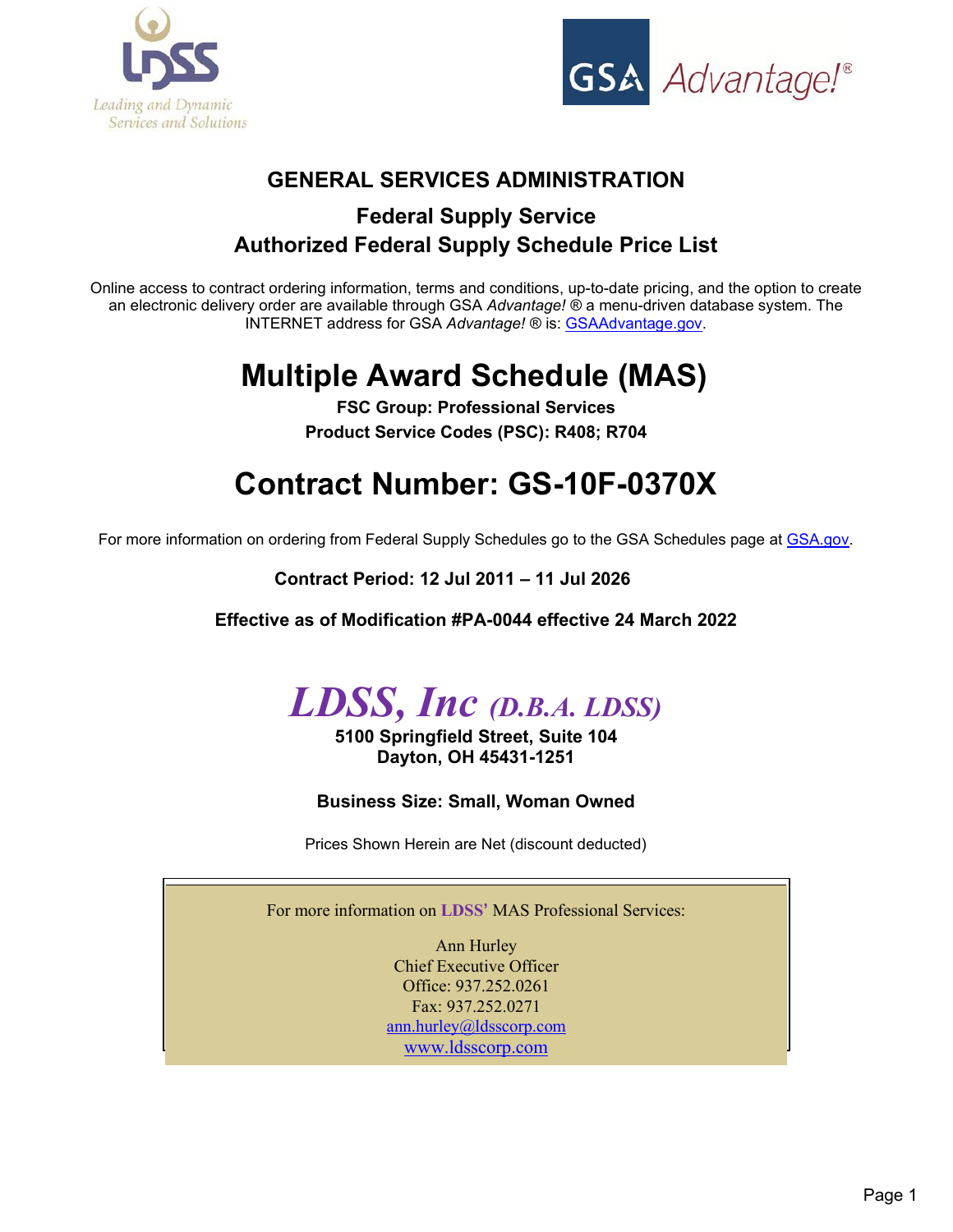



# **General Information**

# **1a. Table of Awarded Special Item Numbers (SINs)**

| <b>SIN</b> | <b>Recovery</b> | <b>SIN Title</b>                                                                                                                                  |
|------------|-----------------|---------------------------------------------------------------------------------------------------------------------------------------------------|
| 541611     | 541611RC        | Management and Financial Consulting, Acquisition and Grants<br>Management Support, and Business Program and Project<br><b>Management Services</b> |
| 611430     | 611430RC        | Professional and Management Development Training                                                                                                  |
| <b>OLM</b> | OLM             | Order-Level Materials (OLM)                                                                                                                       |
| <b>OLM</b> | <b>OLMSTLOC</b> | Order Level Materials (State and Local)                                                                                                           |

# **1b. Pricing**

Labor category rates proposed in support of SINs 541611 and 611430, as well as Training/Course rates are listed and valid for both client and LDSS sites. See **Appendix 1** for LDSS prices.

Services for SIN OLM are established and priced at the order level. Please see [www.gsa.gov/olm](http://www.gsa.gov/olm) for more information.

#### **1c. Description of Items**

See **Appendix 4** for LDSS Labor Category Descriptions.

#### **2. Maximum order:**

| <b>SIN</b> | <b>Maximum Order</b> |
|------------|----------------------|
| 541611     | \$1,000,000          |
| 611430     | \$1,000,000          |
| OLM        | \$250,000            |

#### **3. Minimum order:**

\$100.00

# **4. Geographic coverage (delivery area): Worldwide**

**5. Point(s) of production:** 

5100 Springfield St Ste 104 Dayton, OH 45431-1251, US

**6. Discount from list prices or statement of net price:** 

Government Net Prices (discounts already deducted).

# **7. Quantity Discounts:**

None.

#### **8. Prompt payment terms:**

Net 30 days. Information for Ordering Offices: Prompt payment terms cannot be negotiated out of the contractual agreement in exchange for other concessions.

```
9. Foreign items: 
N/A
```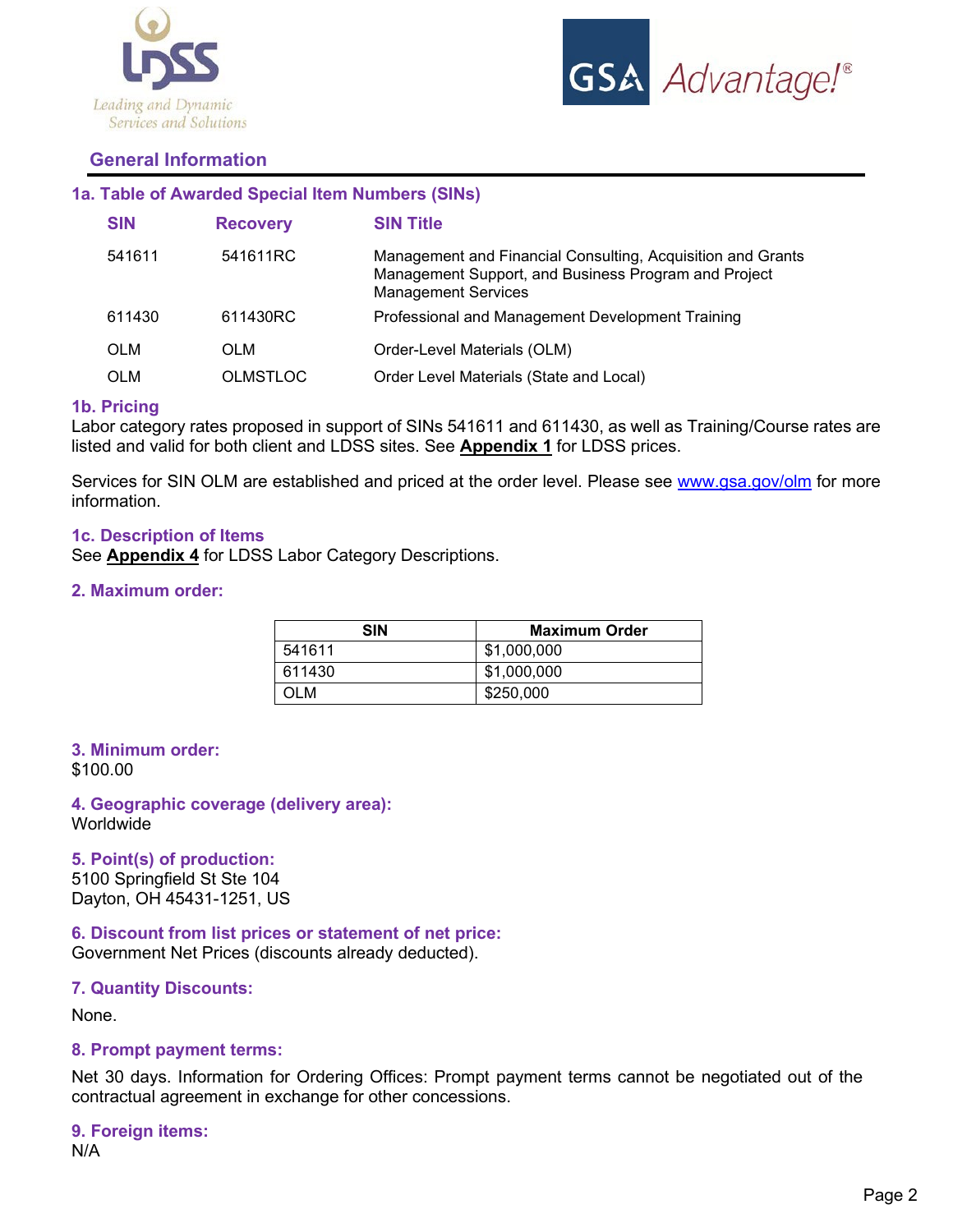



**10a. Time of delivery:**  To Be Determined at the Task Order level.

# **10b. Expedited delivery:**

Items available for expedited delivery are noted in this price list. To Be Determined at the Task Order level.

**10c. Overnight and 2-day delivery:**  Contact Contractor.

#### **10d. Urgent requirements:**

Contact Contractor.

# **11. F.O.B. point(s):**

Destination.

# **12a. Ordering address (Domestic and Worldwide):**

| E-mail: GSAorders@ldsscorp.com |
|--------------------------------|
|                                |

Attn: Ann Hurley (ann.hurley@ldsscorp.com)

#### **12b. Ordering procedures:**

For supplies and services, the ordering procedures, information on Blanket Purchase Agreements (BPAs) are found in *Federal Acquisition Regulation (FAR) 8.405-3*.

## **13. Payment addresses:**

Electronic Funds Transfer: Remittance Address:<br>
LDSS Corporation LDSS Corporation LDSS Corporation<br>Fifth Third Bank (Western Ohio) PO Box 630900 Dayton, OH 45431-1251 Cincinnati, OH 45263-0900

5100 Springfield Street, Suite 104

#### **14. Warranty provision:**

Standard Commercial Warranty Terms & Conditions.

**15. Export packing charges:**  N/A

**16. Terms and conditions of rental, maintenance, and repair:**  N/A

**17. Terms and conditions of installation:**  N/A

**18a. Terms and conditions of repair parts:** N/A

**18b. Terms and conditions for any other services:**  N/A

**19. List of service and distribution points:**  N/A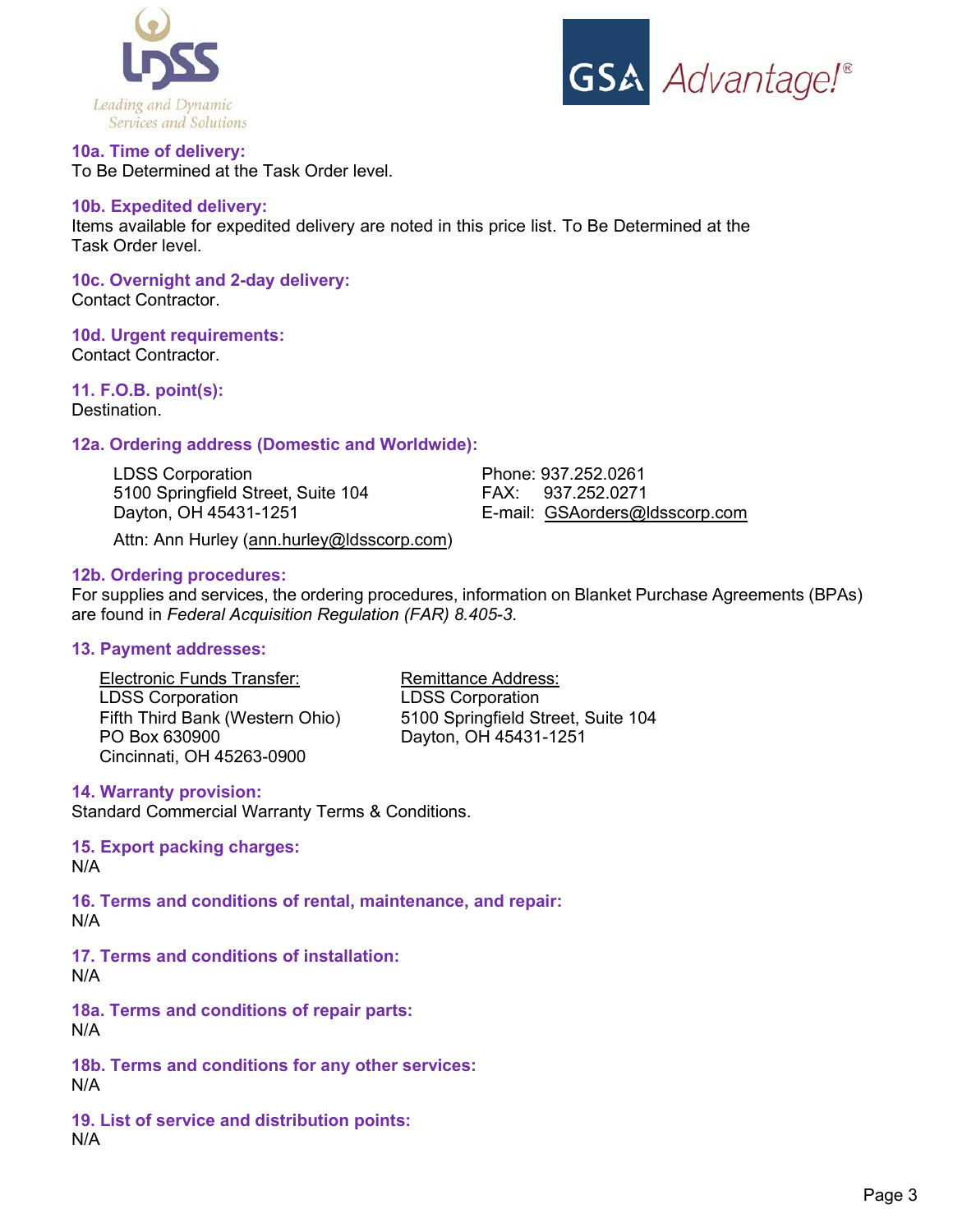



**20. List of participating dealers:**  N/A

**21. Preventative maintenance:**  N/A

**22a. Special attributes such as environmental attributes:**  N/A

**22b. Section 508 Compliance:**  N/A

**23. Unique Entity Identifier (UEI) Number:** CK8ZQSMFULD5

**24. System for Award Maintenance (SAM):** 

LDSS is registered and active in SAM.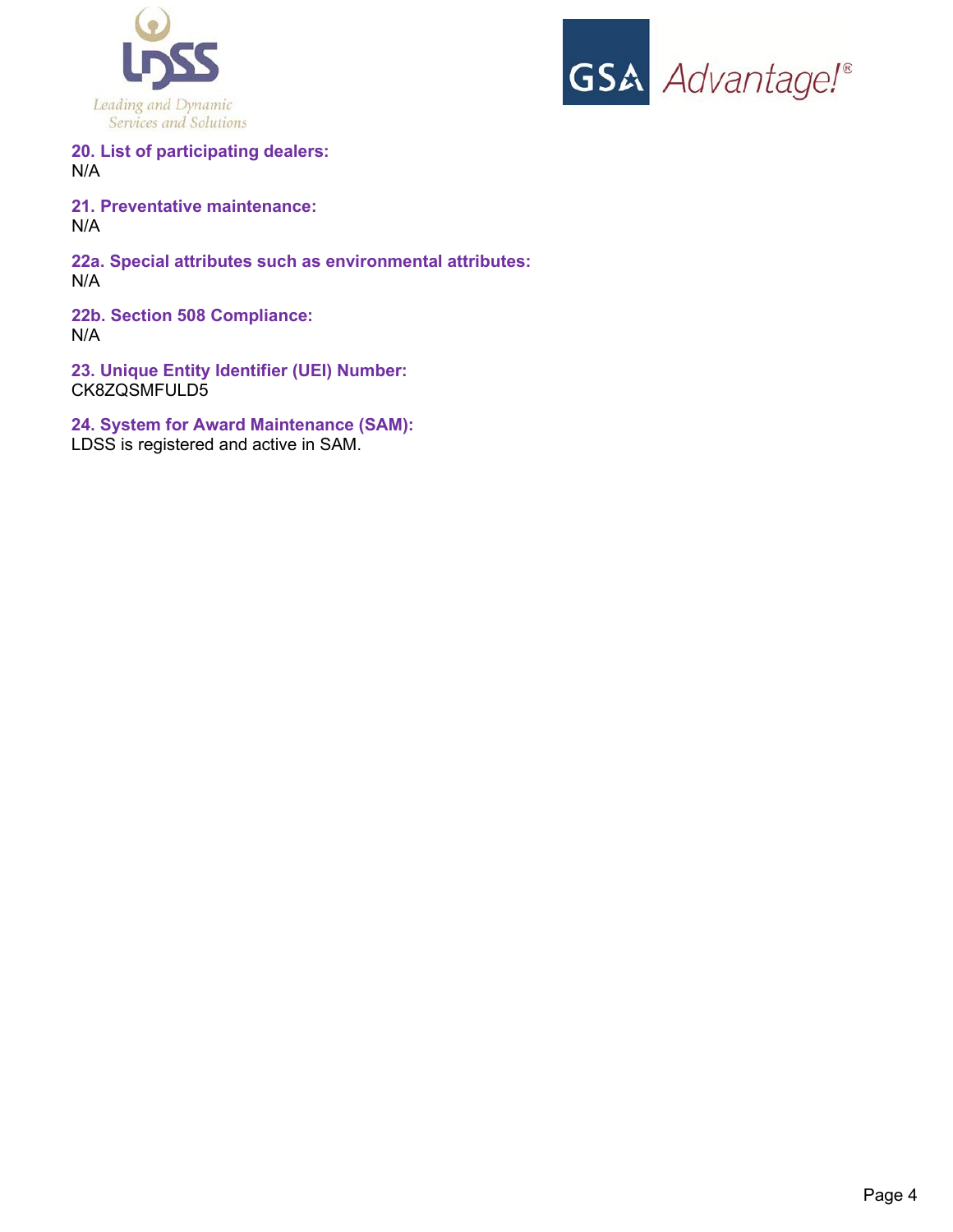



# **LDSS Overview**

Leading and Dynamic Services and Solutions (LDSS) Corporation was founded and incorporated on 03 November 2006, when Ms. Ann M. Hurley and Ms. Billie T. Common entered into a business partnership to form a Woman-Owned Small Business that provides its customers with high-performing consultants and results-oriented solutions. LDSS is headquartered in Dayton, Ohio, near Wright- Patterson Air Force Base. LDSS is quickly building a strong reputation with its customers as a high- performing, resultsoriented solutions provider offering technical, consulting, and advisory and assistance services to government and commercial clients. Specifically, LDSS delivers professional acquisition management, program and project management, strategic consulting, executive coaching, training, facilitation, knowledge management, business process, and IT portfolio management services and products.

LDSS' mission is to:

- Astound our customers by striving to understand their environment well enough to perceive trends, anticipate impacts, and deliver Leading and Dynamic Services and Solutions; and
- Create an exclusive and highly coveted work experience by recruiting, employing and fostering highly skilled and motivated professionals.

LDSS' primary asset is its people. By taking care of those people, LDSS attracts a highly skilled and motivated workforce that provides our customers the best and most appropriate skill, knowledge, and experience mix. Since its inception, LDSS has become the premier choice for addressing our clients' needs.

# **Description of Services**

#### **SIN 541611 Management and Financial Consulting, Acquisition and Grants Management Support**

Provide operating advice and assistance on administrative and management issues. Examples include: strategic and organizational planning, business process improvement, acquisition and grants management support, facilitation, surveys, assessment and improvement of financial management systems, financial reporting and analysis, due diligence in validating an agency's portfolio of assets and related support services, strategic financial planning, financial policy formulation and development, special cost studies, actuarial services, economic and regulatory analysis, benchmarking and program metrics, and business program and project management.

Inherently Governmental services as identified in FAR 7.503 or by the ordering agency are prohibited. It is the responsibility of the Contracting Officer placing the order to make this determination. Ordering activities must require prospective contractors to identify potential conflicts of interest and address those, prior to task order award.

Personal services as defined in FAR 37.104 are prohibited.

# **SIN 611430 Professional and Management Development Training**

611430 services include offering an array of short duration courses and seminars for management and professional development. Training for career development may be provided directly to individuals or through employers' training programs, and courses may be customized or modified to meet the special needs of customers. Instruction may be provided in diverse settings, such as the establishment's or agency's training facilities, and through diverse means, such as correspondence, television, the Internet, or other electronic and distance-learning methods. The training provided may include the use of simulators and simulation methods. Proposed professional services shall be in support of planning, creating, and/or executing testing and test administration, learning management, internship, or development of new courses or subject matter delivered via an instructor-led (i.e., traditional classroom setting or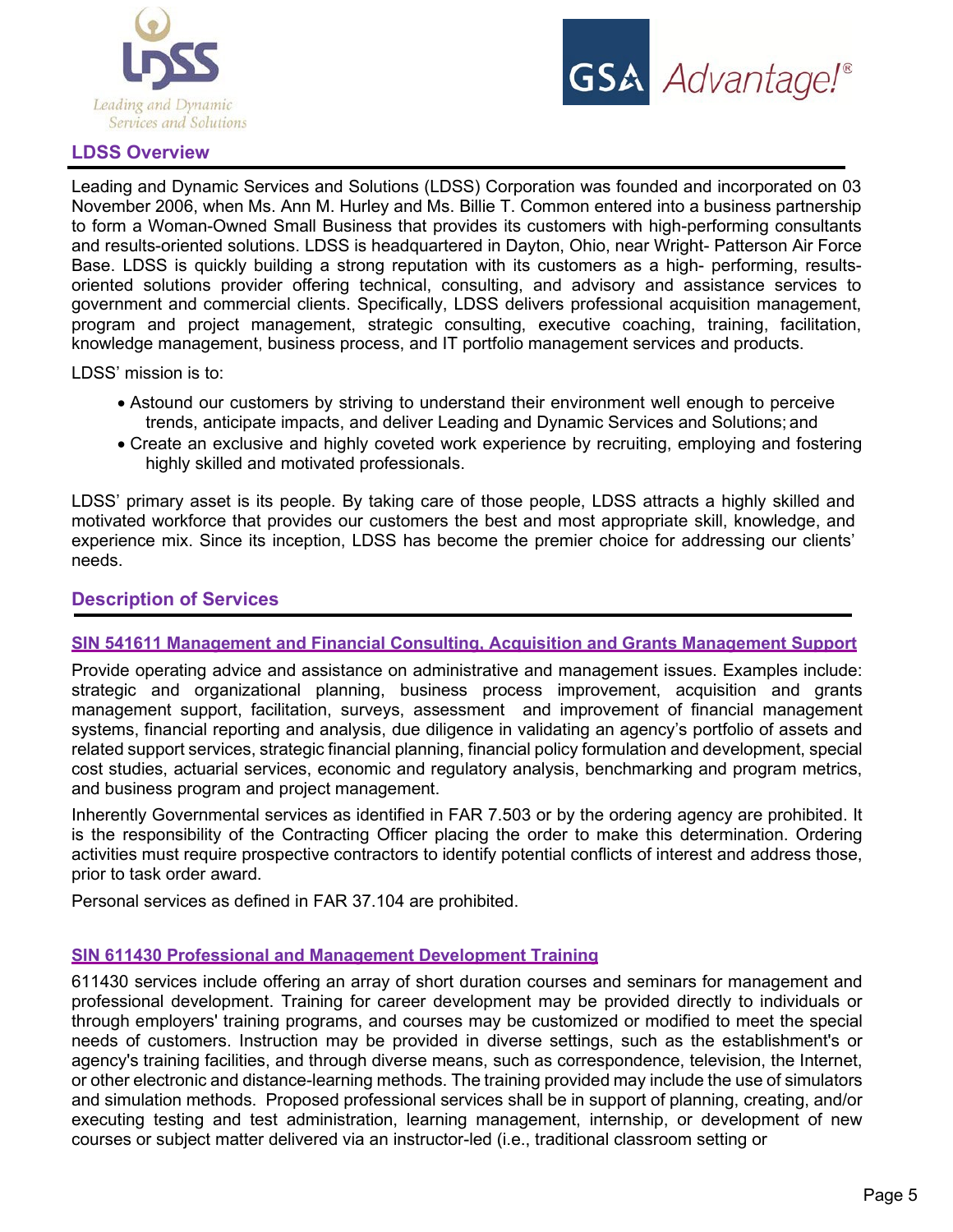



conference/seminar) and/or web-based (i.e., Internet/Intranet, software packages and computer applications) system.

Examples include Training Services that are instructor led Training or Web Based Training of Education Courses, Course Development and Test Administration, Learning Management, and Internships; Environmental Training Services in order to meet Federal mandates and Executive Orders; training of agency personnel to deal with media and media responses; Logistics Training Services related to system operations, automated tools for supply and value chain management, property and inventory management, distribution and transportation management, and maintenance of equipment and facilities; Audit & Financial training services related to course development and instruction required to support audit, review, financial assessment and financial management activities.

Any firm offering Defense Acquisition Workforce Improvement Act (DAWIA) and Federal Acquisition Certification in Contracting (FAC-C) Training for Acquisition Workforce Personnel will include and identify only DAWIA and FAC-C courses that have been deemed DAU equivalent or approved by the Federal Acquisition Institute (FAI).

NOTE: In accordance with OMB Policy Letter 05-01, civilian agencies must follow the course equivalency determinations accepted by the Defense Acquisition University (DAU) to ensure that core training is comparable across the workforce and qualifies for certification. When procuring FAC-C and DAWIA training for the audience identified below, the task order level Contracting Officer shall confirm that the courses being acquired are listed on one of the following websites:

https://www.fai.gov/drupal/certification/verified-contracting-course-vendor-listing OR

http://icatalog.dau.mil/appg.aspx (click on commercial vendors). Training Audience-Acquisition professionals interested in completing FAC-C or DAWIA.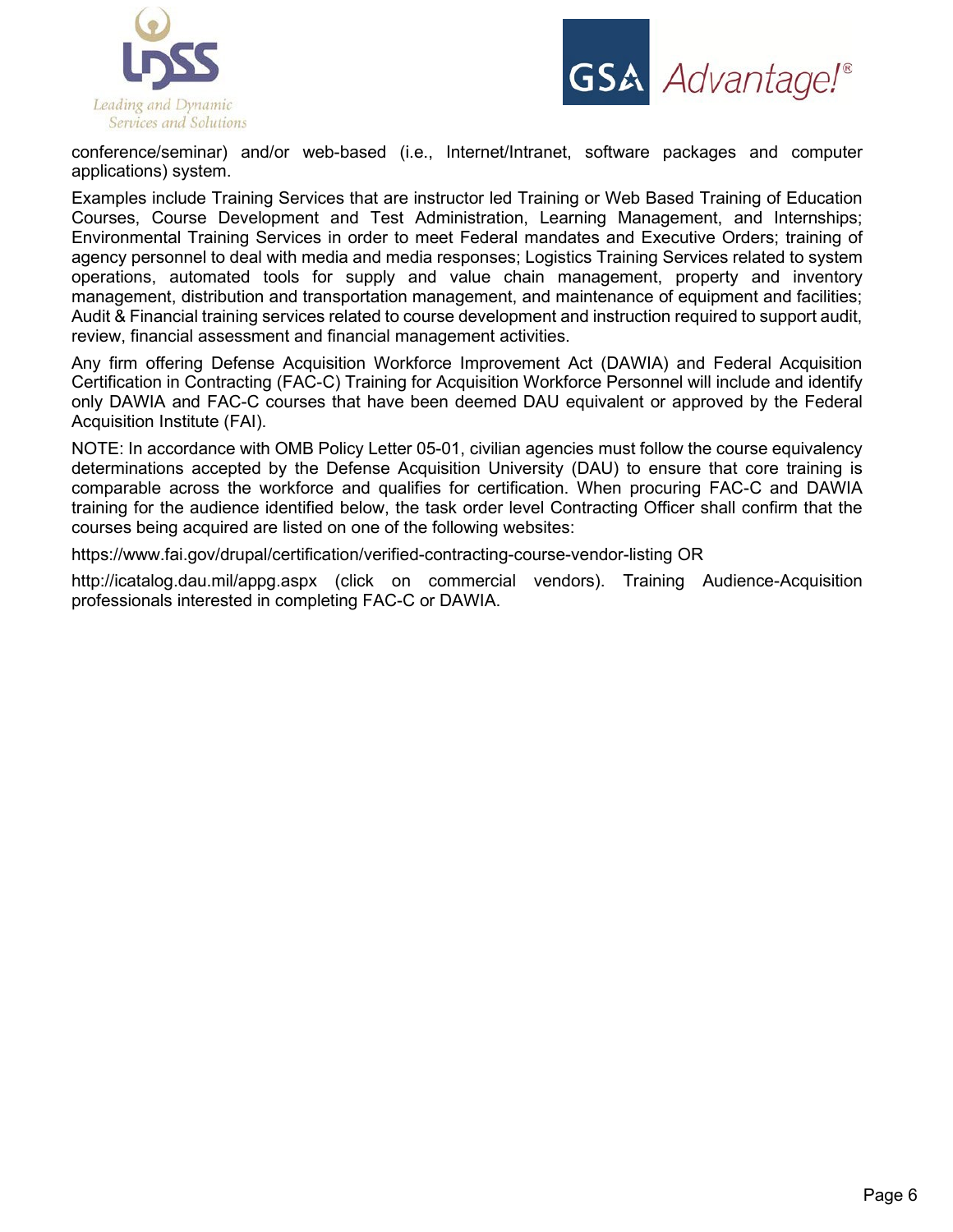



# **SIN OLM – Order Level Materials**

OLMs are supplies and/or services acquired in direct support of an individual task or delivery order placed against a Federal Supply Schedule (FSS) program contract or BPA. OLM pricing is not established at the FSS contract, but at the order level. Since OLMs are identified and acquired at the order or BPA level, the ordering contracting officer (OCO) is responsible for making a fair and reasonable price determination for all OLMs using FAR 15.404 techniques for commercial price determinations.

Using this procedure, ancillary supplies and services that are unknown at the time of the Schedule contract award may be included and priced at the order level or BPA level.

# **OLM SIN-Level Requirements/Ordering Instructions:**

OLMs are:

- Purchased under the authority of the FSS Program as a special ordering procedure
- Identified at the order or BPA level (either at the time the order is placed or as the requirement for OLMs develop during the course of performance)
- Defined and priced at the ordering activity level in accordance with GSAR clause 552.238-115 Special Ordering Procedures for the Acquisition of Order-Level Materials.
- Only authorized for use in direct support of another awarded SIN.
- Only authorized for inclusion at the order level under a Time-and-Materials (T&M) or Labor-Hour (LH) Contract Line Item Number (CLIN)
- Subject to a Not To Exceed (NTE) ceiling price limited to 33.33% of the total value of the order or BPA

OLMs are not items awarded under ancillary supplies/services or other direct cost (ODC) SINs (these items are defined, priced, and awarded at the FSS contract level)

NOTE: When used in conjunction with a Cooperative Purchasing eligible SIN, this SIN is Cooperative Purchasing Eligible.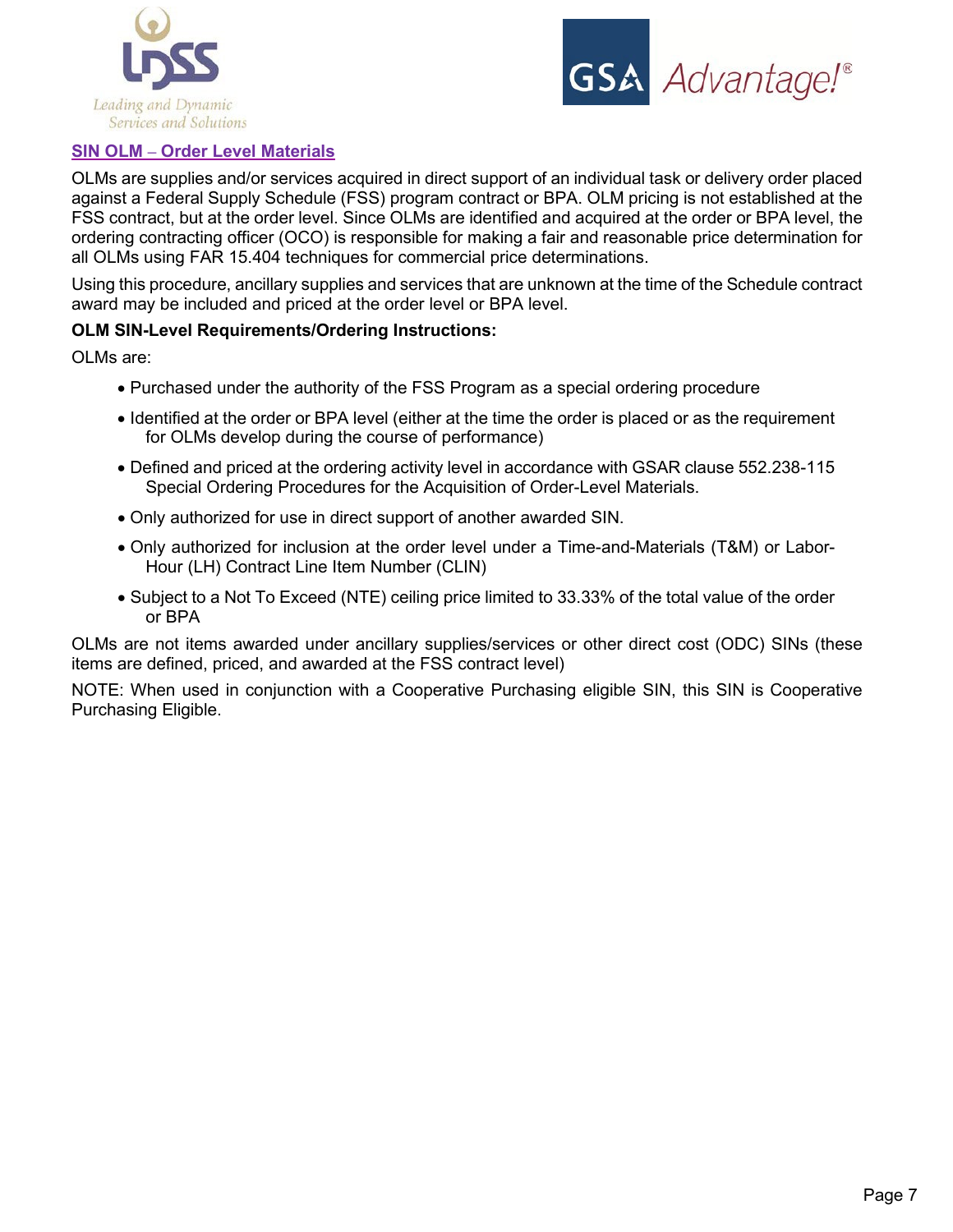



# **Appendix 1 – Labor Rates**

|                         | <b>Labor Category</b>                                | Year 11<br>$(07/12/21 -$<br>07/11/22) | Year 12<br>$(07/12/22 -$<br>07/11/23) | Year 13<br>$(07/12/23 -$<br>07/11/24) | Year 14<br>$(07/12/24 -$<br>07/11/25 | Year 15<br>$(07/12/25 -$<br>07/11/26) |
|-------------------------|------------------------------------------------------|---------------------------------------|---------------------------------------|---------------------------------------|--------------------------------------|---------------------------------------|
| $\mathbf{1}$            | Program Manager                                      | \$160.34                              | \$163.54                              | \$166.82                              | \$170.15                             | \$173.55                              |
| $\boldsymbol{2}$        | Project Manager                                      | \$130.71                              | \$133.33                              | \$135.99                              | \$138.71                             | \$141.49                              |
| 3                       | <b>Principal Management</b><br>Consultant            | \$141.72                              | \$144.55                              | \$147.44                              | \$150.39                             | \$153.40                              |
| 4                       | Senior Management<br>Consultant                      | \$137.70                              | \$140.45                              | \$143.26                              | \$146.12                             | \$149.05                              |
| 5                       | <b>Principal Program Analyst</b>                     | \$138.52                              | \$141.29                              | \$144.11                              | \$146.99                             | \$149.93                              |
| 6                       | Senior Program Analyst                               | \$93.62                               | \$95.49                               | \$97.40                               | \$99.35                              | \$101.34                              |
| $\overline{\mathbf{r}}$ | Program Analyst                                      | \$86.48                               | \$88.21                               | \$89.97                               | \$91.77                              | \$93.61                               |
| $\overline{\mathbf{8}}$ | Junior Program Analyst                               | \$79.03                               | \$80.61                               | \$82.22                               | \$83.87                              | \$85.54                               |
| 9                       | <b>Senior Quality Assurance</b><br>Manager           | \$175.17                              | \$178.67                              | \$182.24                              | \$185.89                             | \$189.61                              |
| 10                      | Configuration<br><b>Management Specialist</b>        | \$144.94                              | \$147.84                              | \$150.79                              | \$153.81                             | \$156.88                              |
| 11                      | Junior Configuration<br><b>Management Specialist</b> | \$106.79                              | \$108.93                              | \$111.11                              | \$113.33                             | \$115.60                              |
| 12                      | Senior Planning Support<br><b>Staff</b>              | \$82.97                               | \$84.63                               | \$86.33                               | \$88.05                              | \$89.81                               |
| 13                      | Senior Administrative<br>Specialist**                | \$93.19                               | \$95.05                               | \$96.95                               | \$98.89                              | \$100.87                              |
| 14                      | Administrative Specialist**                          | \$61.78                               | \$63.01                               | \$64.27                               | \$65.56                              | \$66.87                               |
| 15                      | Junior Administrative<br>Specialist**                | \$53.27                               | \$54.33                               | \$55.42                               | \$56.53                              | \$57.66                               |
| 16                      | <b>Senior Functional Analyst</b>                     | \$89.03                               | \$90.81                               | \$92.63                               | \$94.48                              | \$96.37                               |
| 17                      | <b>Functional Analyst</b>                            | \$79.94                               | \$81.54                               | \$83.17                               | \$84.83                              | \$86.53                               |
| 18                      | Junior Functional Analyst                            | \$77.27                               | \$78.82                               | \$80.39                               | \$82.00                              | \$83.64                               |
| 19                      | <b>Principal Systems Analyst</b>                     | \$216.48                              | \$220.81                              | \$225.22                              | \$229.73                             | \$234.32                              |
| 20                      | Senior Systems Analyst                               | \$192.58                              | \$196.44                              | \$200.36                              | \$204.37                             | \$208.46                              |
| 21                      | <b>Systems Analyst</b>                               | \$151.46                              | \$154.49                              | \$157.58                              | \$160.73                             | \$163.94                              |
| 22                      | <b>Junior Systems Analyst</b>                        | \$124.72                              | \$127.22                              | \$129.76                              | \$132.36                             | \$135.01                              |
| 23                      | <b>Senior Executive</b><br>Consultant                | \$331.10                              | \$337.72                              | \$344.48                              | \$351.36                             | \$358.39                              |
| 24                      | <b>Executive Consultant</b>                          | \$288.33                              | \$294.09                              | \$299.98                              | \$305.98                             | \$312.10                              |
| 25                      | <b>Principal Consultant</b>                          | \$200.22                              | \$204.22                              | \$208.31                              | \$212.47                             | \$216.72                              |
| 26                      | <b>Senior Consultant</b>                             | \$150.46                              | \$153.47                              | \$156.54                              | \$159.67                             | \$162.86                              |
| 27                      | Consultant                                           | \$109.82                              | \$112.02                              | \$114.26                              | \$116.54                             | \$118.87                              |
| 28                      | Junior Consultant                                    | \$77.99                               | \$79.55                               | \$81.14                               | \$82.76                              | \$84.42                               |
| 29                      | Senior Systems Engineer                              | \$182.99                              | \$186.65                              | \$190.38                              | \$194.19                             | \$198.07                              |
| 30                      | <b>Systems Engineer</b>                              | \$150.32                              | \$153.33                              | \$156.39                              | \$159.52                             | \$162.71                              |
| 31                      | Senior Test Engineer                                 | \$142.22                              | \$145.07                              | \$147.97                              | \$150.93                             | \$153.95                              |
| 32                      | <b>Test Engineer</b>                                 | \$140.42                              | \$143.23                              | \$146.09                              | \$149.01                             | \$151.99                              |
| 33                      | Junior Test Engineer                                 | \$74.57                               | \$76.06                               | \$77.58                               | \$79.13                              | \$80.71                               |
| 34                      | <b>Executive Coach</b>                               | \$386.27                              | \$394.00                              | \$401.88                              | \$409.91                             | \$418.11                              |
| 35                      | Coach                                                | \$312.42                              | \$318.67                              | \$325.04                              | \$331.55                             | \$338.18                              |
| 36                      | Principal<br>Training/Counselor<br>Specialist        | \$135.04                              | \$137.74                              | \$140.49                              | \$143.30                             | \$146.17                              |
| 37                      | Senior Technical Writer**                            | \$102.90                              | \$104.96                              | \$107.06                              | \$109.20                             | \$111.38                              |
| 38                      | <b>Technical Writer**</b>                            | \$84.70                               | \$86.40                               | \$88.13                               | \$89.89                              | \$91.69                               |

**39** | Junior Technical Writer\*\* | \$57.53 | \$58.68 | \$59.85 | \$61.05 | \$62.27

# **LDSS Site Rates (SIN 541611)**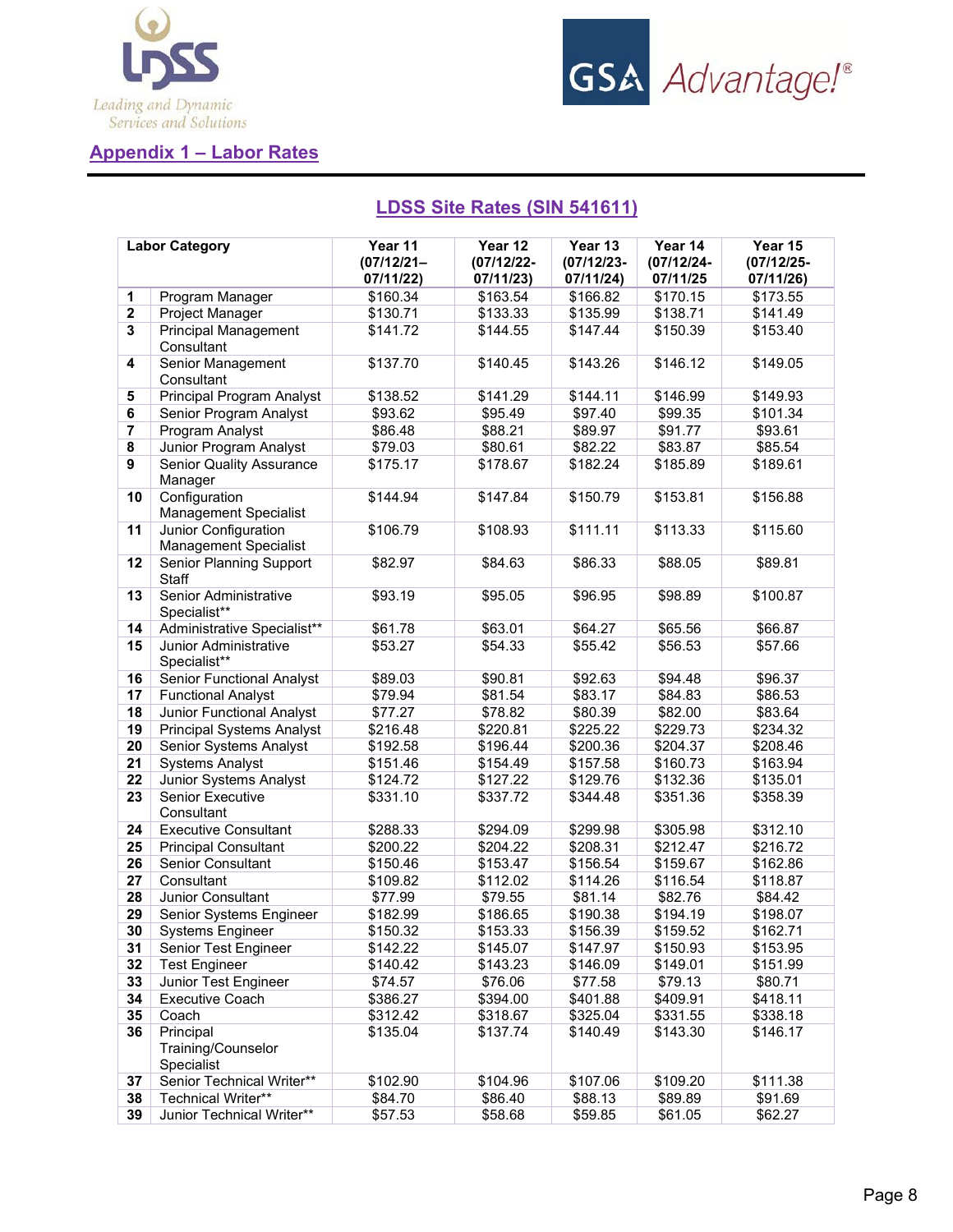



# **Client Site Rates (SIN 541611)**

|             | <b>Labor Category</b>                                | Year 11<br>$(07/12/21 -$<br>07/11/22) | Year 12<br>(07/12/22-<br>07/11/23) | Year 13<br>$(07/12/23 -$<br>07/11/24) | Year 14<br>(07/12/24-<br>07/11/25 | Year 15<br>$(07/12/25 -$<br>07/11/26) |
|-------------|------------------------------------------------------|---------------------------------------|------------------------------------|---------------------------------------|-----------------------------------|---------------------------------------|
| 1           | Program Manager                                      | \$145.77                              | \$148.69                           | \$151.66                              | \$154.70                          | \$157.79                              |
| $\mathbf 2$ | Project Manager                                      | \$118.85                              | \$121.22                           | \$123.65                              | \$126.12                          | \$128.64                              |
| 3           | <b>Principal Management</b><br>Consultant            | \$128.85                              | \$131.42                           | \$134.05                              | \$136.73                          | \$139.47                              |
| 4           | Senior Management<br>Consultant                      | \$125.18                              | \$127.69                           | \$130.24                              | \$132.85                          | \$135.50                              |
| 5           | Principal Program Analyst                            | \$125.92                              | \$128.44                           | \$131.01                              | \$133.63                          | \$136.30                              |
| 6           | Senior Program Analyst                               | \$85.10                               | \$86.80                            | \$88.54                               | \$90.31                           | \$92.11                               |
| 7           | Program Analyst                                      | \$78.61                               | \$80.19                            | \$81.79                               | \$83.43                           | \$85.09                               |
| 8           | Junior Program Analyst                               | \$71.84                               | \$73.28                            | \$74.75                               | \$76.24                           | \$77.76                               |
| 9           | <b>Senior Quality Assurance</b><br>Manager           | \$175.17                              | \$178.67                           | \$182.24                              | \$185.89                          | \$189.61                              |
| 10          | <b>Configuration Management</b><br>Specialist        | \$131.75                              | \$134.39                           | \$137.08                              | \$139.82                          | \$142.61                              |
| 11          | Junior Configuration<br><b>Management Specialist</b> | \$97.09                               | \$99.03                            | \$101.01                              | \$103.03                          | \$105.09                              |
| 12          | Senior Planning Support Staff                        | \$75.43                               | \$76.94                            | \$78.48                               | \$80.05                           | \$81.65                               |
| 13          | Senior Administrative<br>Specialist**                | \$93.19                               | \$95.05                            | \$96.95                               | \$98.89                           | \$100.87                              |
| 14          | Administrative Specialist**                          | \$56.17                               | \$57.29                            | \$58.44                               | \$59.60                           | \$60.80                               |
| 15          | Junior Administrative<br>Specialist**                | \$48.43                               | \$49.40                            | \$50.39                               | \$51.39                           | \$52.42                               |
| 16          | <b>Senior Functional Analyst</b>                     | \$80.93                               | \$82.55                            | \$84.20                               | \$85.89                           | \$87.60                               |
| 17          | <b>Functional Analyst</b>                            | \$72.67                               | \$74.12                            | \$75.61                               | \$77.12                           | \$78.66                               |
| 18          | Junior Functional Analyst                            | \$70.24                               | \$71.65                            | \$73.08                               | \$74.54                           | \$76.03                               |
| 19          | <b>Principal Systems Analyst</b>                     | \$216.48                              | \$220.81                           | \$225.22                              | \$229.73                          | \$234.32                              |
| 20          | Senior Systems Analyst                               | \$175.07                              | \$178.57                           | \$182.14                              | \$185.78                          | \$189.50                              |
| 21          | <b>Systems Analyst</b>                               | \$137.68                              | \$140.43                           | \$143.24                              | \$146.10                          | \$149.03                              |
| 22          | Junior Systems Analyst                               | \$113.39                              | \$115.66                           | \$117.97                              | \$120.33                          | \$122.74                              |
| 23          | Senior Executive Consultant                          | \$301.00                              | \$307.02                           | \$313.16                              | \$319.42                          | \$325.81                              |
| 24          | <b>Executive Consultant</b>                          | \$262.12                              | \$267.36                           | \$272.71                              | \$278.16                          | \$283.72                              |
| 25          | <b>Principal Consultant</b>                          | \$182.02                              | \$185.66                           | \$189.38                              | \$193.16                          | \$197.03                              |
| 26          | <b>Senior Consultant</b>                             | \$136.78                              | \$139.51                           | \$142.30                              | \$145.15                          | \$148.05                              |
| 27          | Consultant                                           | \$99.83                               | \$101.83                           | \$103.86                              | \$105.94                          | \$108.06                              |
| 28          | Junior Consultant                                    | \$70.90                               | \$72.32                            | \$73.77                               | \$75.24                           | \$76.75                               |
| 29          | Senior Systems Engineer                              | \$166.35                              | \$169.67                           | \$173.07                              | \$176.53                          | \$180.06                              |
| 30          | <b>Systems Engineer</b>                              | \$136.66                              | \$139.39                           | \$142.18                              | \$145.02                          | \$147.92                              |
| 31          | Senior Test Engineer                                 | \$142.22                              | \$145.07                           | \$147.97                              | \$150.93                          | \$153.95                              |
| 32          | <b>Test Engineer</b>                                 | \$127.66                              | \$130.21                           | \$132.82                              | \$135.47                          | \$138.18                              |
| 33          | Junior Test Engineer                                 | \$67.79                               | \$69.14                            | \$70.52                               | \$71.93                           | \$73.37                               |
| 34          | <b>Executive Coach</b>                               | \$351.16                              | \$358.19                           | \$365.35                              | \$372.66                          | \$380.11                              |
| 35          | Coach                                                | \$284.02                              | \$289.70                           | \$295.50                              | \$301.41                          | \$307.43                              |
| 36          | <b>Principal Training/Counselor</b><br>Specialist    | \$122.76                              | \$125.22                           | \$127.72                              | \$130.28                          | \$132.88                              |
| 37          | Senior Technical Writer**                            | \$93.55                               | \$95.42                            | \$97.32                               | \$99.27                           | \$101.26                              |
| 38          | <b>Technical Writer**</b>                            | \$77.00                               | \$78.54                            | \$80.11                               | \$81.72                           | \$83.35                               |
| 39          | Junior Technical Writer**                            | \$52.29                               | \$53.34                            | \$54.41                               | \$55.49                           | \$56.60                               |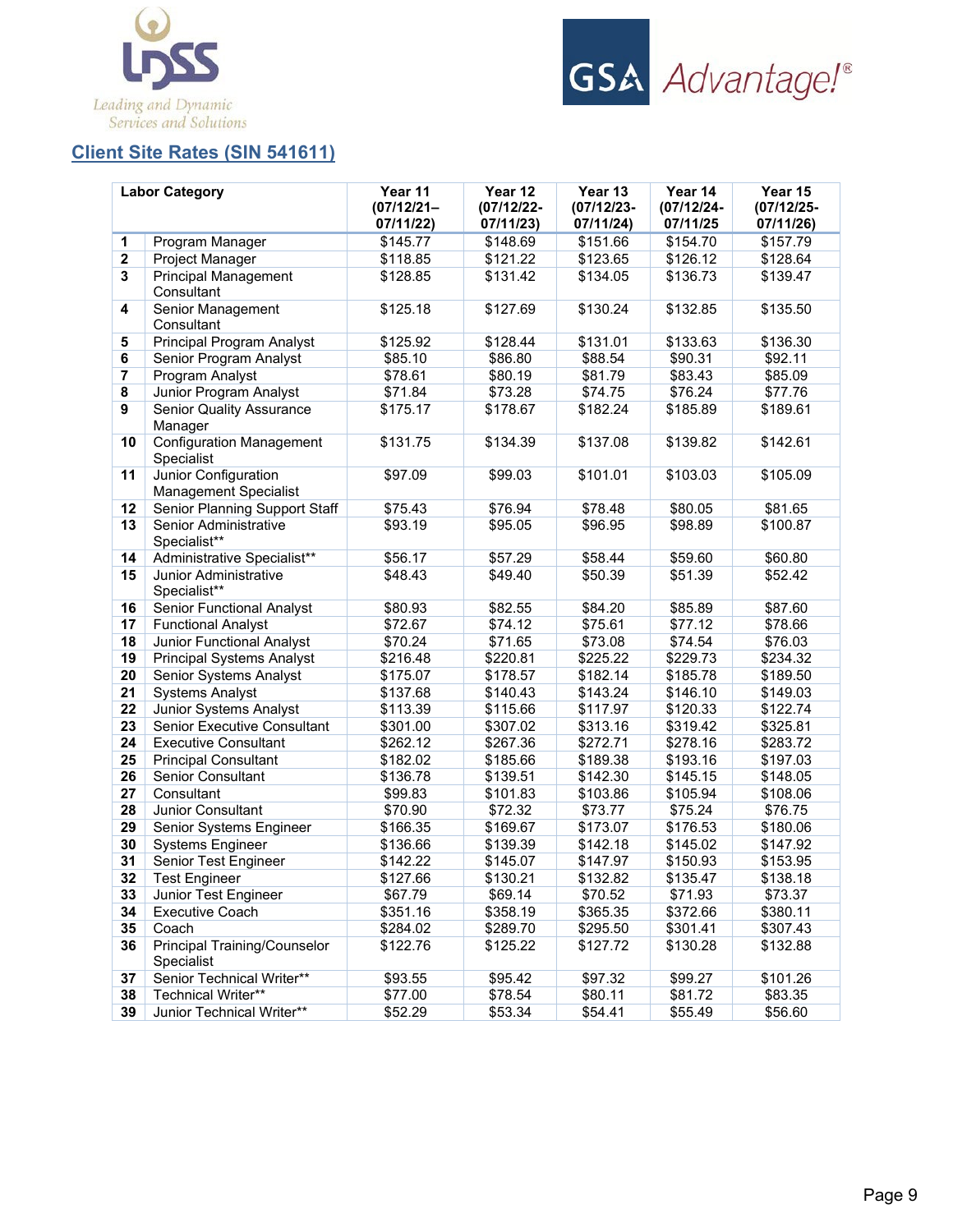



# **LDSS Site Rates (SIN 611430)**

|                |                                               |                                       |                                       | . . <del>.</del>                      |                                   |                                       |
|----------------|-----------------------------------------------|---------------------------------------|---------------------------------------|---------------------------------------|-----------------------------------|---------------------------------------|
|                | <b>Labor Category</b>                         | Year 11<br>$(07/12/21 -$<br>07/11/22) | Year 12<br>$(07/12/22 -$<br>07/11/23) | Year 13<br>$(07/12/23 -$<br>07/11/24) | Year 14<br>(07/12/24-<br>07/11/25 | Year 15<br>$(07/12/25 -$<br>07/11/26) |
| $\mathbf{1}$   | Project Manager                               | \$130.71                              | \$133.33                              | \$135.99                              | \$138.71                          | \$141.49                              |
| $\overline{2}$ | Senior Management<br>Consultant               | \$137.70                              | \$140.45                              | \$143.26                              | \$146.12                          | \$149.05                              |
| 3              | Senior Administrative<br>Specialist**         | \$93.19                               | \$95.05                               | \$96.95                               | \$98.89                           | \$100.87                              |
| 4              | Administrative Specialist**                   | \$61.78                               | \$63.01                               | \$64.27                               | \$65.56                           | \$66.87                               |
| 5              | <b>Senior Executive</b><br>Consultant         | \$331.10                              | \$337.72                              | \$344.48                              | \$351.36                          | \$358.39                              |
| 6              | <b>Executive Consultant</b>                   | \$288.33                              | \$294.09                              | \$299.98                              | \$305.98                          | \$312.10                              |
| 7              | <b>Principal Consultant</b>                   | \$200.22                              | \$204.22                              | \$208.31                              | \$212.47                          | \$216.72                              |
| 8              | <b>Executive Coach</b>                        | \$386.27                              | \$394.00                              | \$401.88                              | \$409.91                          | \$418.11                              |
| 9              | Coach                                         | \$312.42                              | \$318.67                              | \$325.04                              | \$331.55                          | \$338.18                              |
| 10             | Principal<br>Training/Counselor<br>Specialist | \$135.04                              | \$137.74                              | \$140.49                              | \$143.30                          | \$146.17                              |

#### **Client Site Rates (SIN 611430)**

|              | <b>Labor Category</b>                                | Year 11<br>$(07/12/21 -$<br>07/11/22) | Year 12<br>(07/12/22-<br>07/11/23) | Year 13<br>$(07/12/23 -$<br>07/11/24) | Year 14<br>$(07/12/24 -$<br>07/11/25 | Year 15<br>$(07/12/25 -$<br>07/11/26) |
|--------------|------------------------------------------------------|---------------------------------------|------------------------------------|---------------------------------------|--------------------------------------|---------------------------------------|
| 1            | Project Manager                                      | \$118.85                              | \$121.22                           | \$123.65                              | \$126.12                             | \$128.64                              |
| $\mathbf{2}$ | Senior Management<br>Consultant                      | \$125.18                              | \$127.69                           | \$130.24                              | \$132.85                             | \$135.50                              |
| 3            | Senior Administrative<br>Specialist**                | \$93.19                               | \$95.05                            | \$96.95                               | \$98.89                              | \$100.87                              |
| 4            | Administrative Specialist**                          | \$56.17                               | \$57.29                            | \$58.44                               | \$59.60                              | \$60.80                               |
| 5            | Senior Executive<br>Consultant                       | \$301.00                              | \$307.02                           | \$313.16                              | \$319.42                             | \$325.81                              |
| 6            | <b>Executive Consultant</b>                          | \$262.12                              | \$267.36                           | \$272.71                              | \$278.16                             | \$283.72                              |
| 7            | <b>Principal Consultant</b>                          | \$182.02                              | \$185.66                           | \$189.38                              | \$193.16                             | \$197.03                              |
| 8            | <b>Executive Coach</b>                               | \$351.16                              | \$358.19                           | \$365.35                              | \$372.66                             | \$380.11                              |
| 9            | Coach                                                | \$284.02                              | \$289.70                           | \$295.50                              | \$301.41                             | \$307.43                              |
| 10           | Principal<br>Training/Counselor<br><b>Specialist</b> | \$122.76                              | \$125.22                           | \$127.72                              | \$130.28                             | \$132.88                              |

#### **Service Contract Labor Standards (SCLS/) Matrix:**

| <b>SCA/SCLS Matrix</b>                                                     |                                   |                  |  |  |
|----------------------------------------------------------------------------|-----------------------------------|------------------|--|--|
| <b>SCLS Eligible Contract Labor</b><br><b>Category/Fixed Price Service</b> | <b>SCLS Equivalent Code Title</b> | <b>WD Number</b> |  |  |
| Jr Technical Writer                                                        | 30461-Technical Writer I          | 2015-4731        |  |  |
| <b>Technical Writer</b>                                                    | 30462-Technical Writer II         | 2015-4731        |  |  |
| <b>Sr Technical Writer</b>                                                 | 30463-Technical Writer III        | 2015-4731        |  |  |
| Sr Administrative Specialist                                               | 01020-Administrative Assistant    | 2015-4731        |  |  |
| <b>Administrative Specialist</b>                                           | 01263-Personnel Assistant II      | 2015-4731        |  |  |
| Jr Administrative Specialist                                               | 01262-Personnel Assistant I       | 2015-4731        |  |  |

*The Service Contract Labor Standards, formerly the Service Contract Act (SCA), apply to this contract and it includes SCLS applicable labor categories. Labor categories and fixed price services marked with a (\*\*) in this pricelist are based on the U.S. Department of Labor Wage Determination Number(s) identified in the SCLS/SCA matrix. The prices awarded are in line with the geographic scope of the contract (i.e., nationwide).*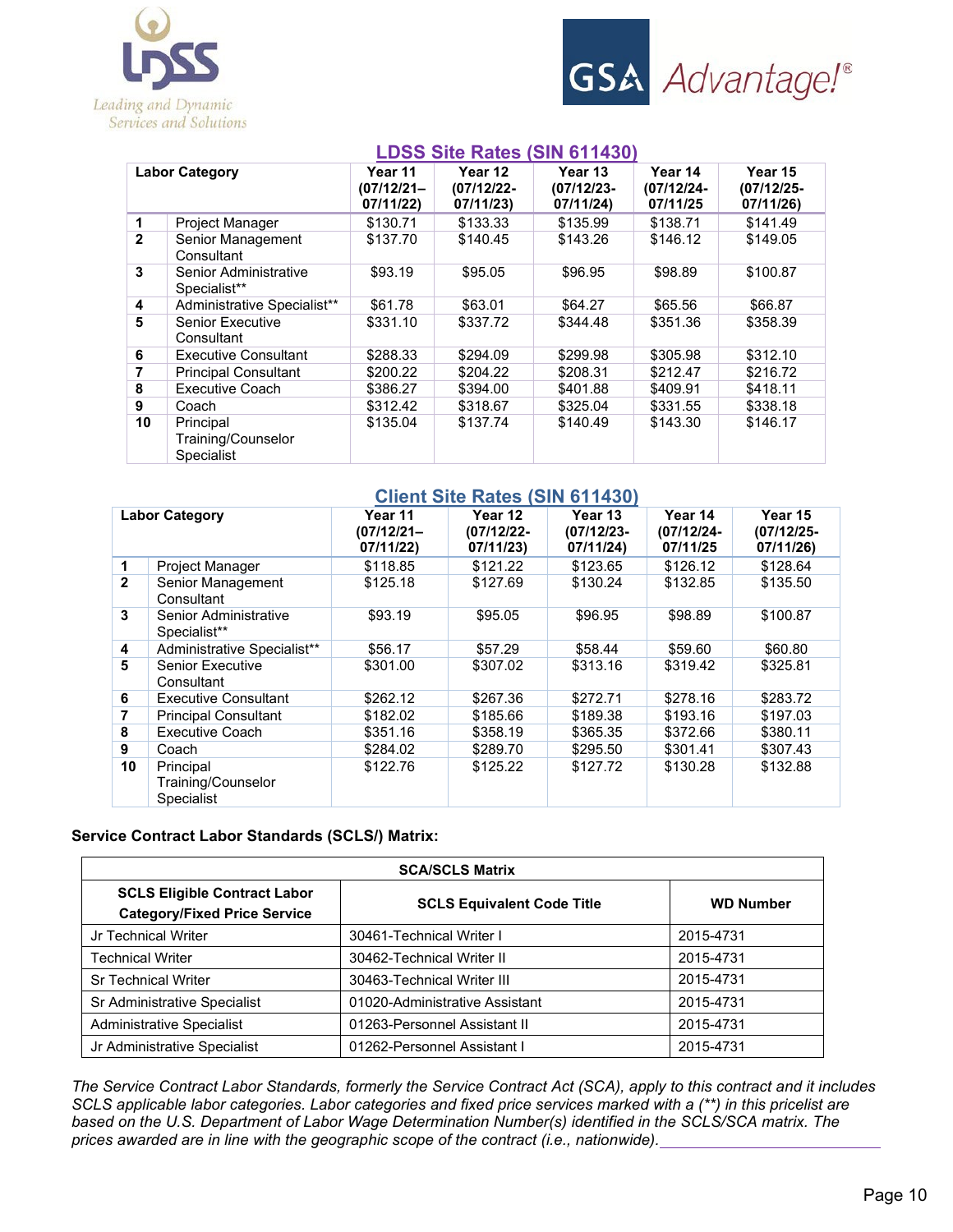



# **Appendix 2 – Training/Course Rates**

| <b>Course Title</b>                    | <b>Course Length</b> |    | <b>Maximum</b><br><b>Participants</b> | <b>Price per Course</b> |
|----------------------------------------|----------------------|----|---------------------------------------|-------------------------|
| Change Management*                     | 3 days               | 15 | 30                                    | \$<br>10,325.00         |
| <b>Conflict Resolution Skills*</b>     | 4 days               | 15 | 30                                    | \$<br>14,755.15         |
| Crucial Conversations (2 Day)*         | 15<br>30<br>2 days   |    | \$<br>5,280.00                        |                         |
| Crucial Conversations (3 Day)*         | 3 days               | 15 | 30                                    | \$<br>7,920.00          |
| Emerging Leader*                       | 3 days               | 15 | 25                                    | \$<br>24,550.00         |
| Fundamentals of Project<br>Management* | 3 days               | 10 | 25                                    | \$<br>9,585.00          |
| Influencer*                            | 2 days               | 15 | 30                                    | \$<br>7,920.00          |
| Resiliency*                            | 2 days               | 15 | 30                                    | \$<br>8,751.76          |
| Strategic Planning*                    | 3 days               | 10 | 25                                    | \$<br>11,088.00         |
| Strategic Thinking*                    | 1 day                | 15 | 40                                    | \$<br>11,212.50         |
| Strengths Finder Workshop*             | 2 days               | 3  | 11                                    | \$<br>7,362.56          |
| Team Building*                         | 2 days               | 10 | 30                                    | \$<br>5,431.20          |

*\*Price does not include travel costs; price does not include facility costs if contractor facility is preferred.*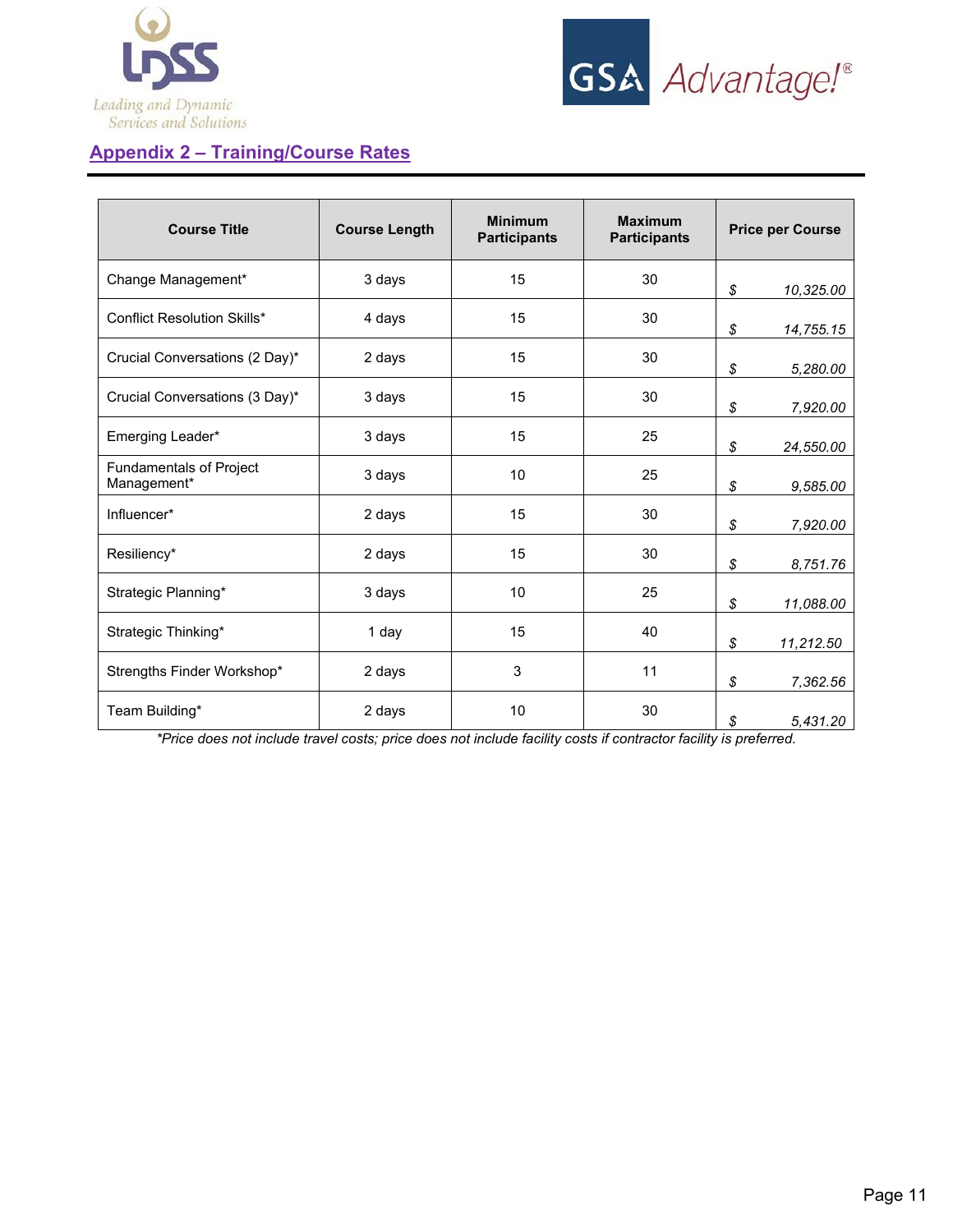



# **Appendix 3 – Qualifications Matrix**

LDSS provides education level and relative experience guidelines for each labor category within this GSA Schedule. However, through our years of hiring and management experience, we have learned that the best candidates for the position do not always meet both the education and experience guidelines. As a result, LDSS has developed a method which credits additional years of experience in lieu of advanced education and, conversely, credits advanced education in lieu of additional years of related experience. In no case will additional experience or advanced education level be accepted if the candidate is not otherwise qualified to perform the duties required of the position.

The included table outlines LDSS' method for applying adjustments to the LDSS MAS Labor Category Education and Experience guidelines. For example, the guidelines indicate education and experience for a Senior Management Consultant should be a Bachelor's degree and 10 years of experience. Our adjustment method indicates that a qualified candidate might possess a Master's degree with only 7 years of experience while another qualified candidate might possess an Associate's degree with 14 years of experience. All three scenarios could provide qualified candidates to fill the Senior Management Consultant labor category.

|                                                      |                  | <b>Guideline</b>            |             |                |          | <b>Education - Experience Equivalence</b> |                       |
|------------------------------------------------------|------------------|-----------------------------|-------------|----------------|----------|-------------------------------------------|-----------------------|
| <b>LDSS Labor Category</b>                           | <b>Education</b> | <b>Experience</b><br>(Yrs.) | PhD+        | MA/MS+         | BA/BS+   | $AA/AS+$                                  | High<br><b>School</b> |
| Program Manager                                      | <b>BA/BS</b>     | 10                          | 3           | $\overline{7}$ |          | 14                                        | 18                    |
| Project Manager                                      | <b>BA/BS</b>     | 7                           | 1           | 4              |          | 10                                        | 15                    |
| <b>Principal Management</b><br>Consultant            | MA/MS            | 15                          | 3           |                | 18       | 20                                        | N/A                   |
| Senior Management<br>Consultant                      | <b>BA/BS</b>     | 10                          | 3           | $\overline{7}$ |          | 14                                        | 18                    |
| Principal Program Analyst                            | <b>BA/BS</b>     | 10                          | 3           | $\overline{7}$ |          | 14                                        | 18                    |
| Senior Program Analyst                               | <b>BA/BS</b>     | $\overline{7}$              | 1           | 4              |          | 10                                        | 15                    |
| Program Analyst                                      | <b>BA/BS</b>     | 5                           | 1           | 3              |          | 8                                         | 12                    |
| Junior Program Analyst                               | <b>BA/BS</b>     | $\overline{2}$              | $\Omega$    | $\overline{2}$ |          | 5                                         | 10                    |
| <b>Senior Quality</b><br>Assurance Manager           | <b>BA/BS</b>     | $\overline{7}$              | 1           | $\overline{4}$ |          | 10                                        | 15                    |
| Configuration<br><b>Management Specialist</b>        | <b>BA/BS</b>     | 5                           | $\mathbf 1$ | 3              |          | 8                                         | 12                    |
| Junior Configuration<br><b>Management Specialist</b> | <b>BA/BS</b>     | $\overline{2}$              | $\Omega$    | 2              |          | 5                                         | 10                    |
| <b>Senior Planning Support</b><br>Staff              | <b>HS</b>        | $\mathbf 0$                 | Relevant    | Relevant       | Relevant | Relevant                                  | Relevant              |
| Senior Administrative<br>Specialist                  | AA/AS            | $\overline{7}$              | 3           | 3              | 5        |                                           | 10                    |
| <b>Administrative Specialist</b>                     | <b>HS</b>        | 3                           | Relevant    | Relevant       | Relevant | 1                                         |                       |
| <b>Junior Administrative</b><br>Specialist           | <b>HS</b>        | $\mathbf 1$                 | Relevant    | Relevant       | Relevant | Relevant                                  |                       |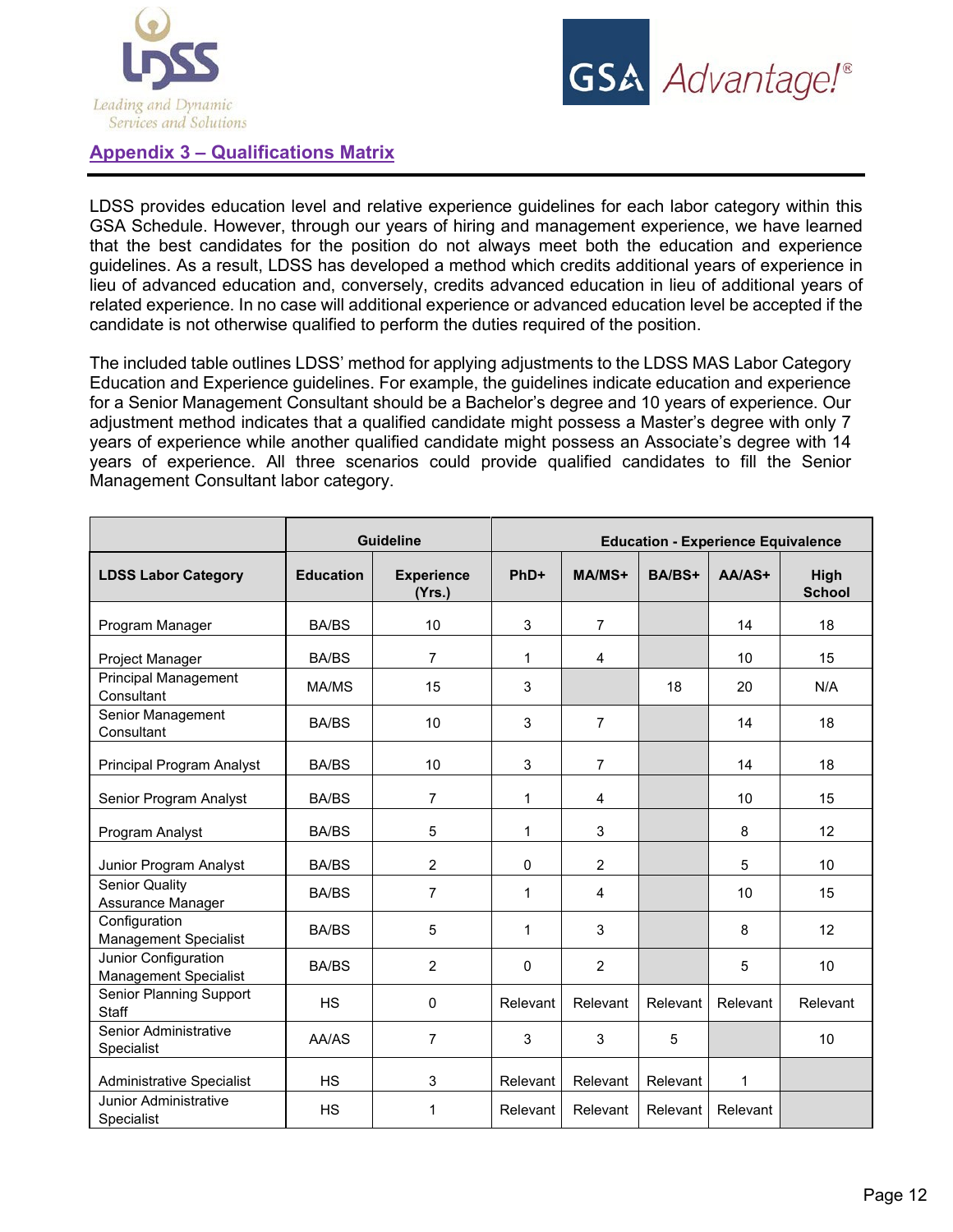



|                                               | <b>Guideline</b> |                             | <b>Education - Experience Equivalence</b> |                 |          |                |                       |
|-----------------------------------------------|------------------|-----------------------------|-------------------------------------------|-----------------|----------|----------------|-----------------------|
| <b>LDSS Labor Category</b>                    |                  | Education Experience (Yrs.) | PhD+                                      | MA/MS+          | BA/BS+   | AA/AS+         | High<br><b>School</b> |
| <b>Senior Functional Analyst</b>              | <b>BA/BS</b>     | 6                           | $\mathbf 1$                               | $\mathfrak{S}$  |          | 9              | 13                    |
| <b>Functional Analyst</b>                     | <b>BA/BS</b>     | 4                           | $\overline{2}$                            | $\overline{2}$  |          | $\overline{7}$ | 10                    |
| <b>Junior Functional Analyst</b>              | AA/AS            | 1                           | $\mathbf{1}$                              | 1               | 1        |                | 5                     |
| <b>Principal Systems Analyst</b>              | MA/MS            | 12                          | $\mathbf 3$                               |                 | 15       | 17             | N/A                   |
| Senior Systems Analyst                        | <b>BA/BS</b>     | 8                           | $\overline{2}$                            | $5\phantom{.0}$ |          | 12             | 18                    |
| <b>Systems Analyst</b>                        | <b>BA/BS</b>     | $\mathbf 5$                 | 1                                         | 3               |          | 8              | 12                    |
| Junior Systems Analyst                        | <b>BA/BS</b>     | 3                           | 0                                         | $\mathfrak{S}$  |          | 5              | 10                    |
| <b>Senior Executive Consultant</b>            | MA/MS            | 10                          | 10                                        |                 | 15       | N/A            | N/A                   |
| <b>Executive Consultant</b>                   | MA/MS            | $\overline{7}$              | 5                                         |                 | 10       | N/A            | N/A                   |
| <b>Principal Consultant</b>                   | MA/MS            | 12                          | 3                                         |                 | 15       | 17             | N/A                   |
| <b>Senior Consultant</b>                      | <b>BA/BS</b>     | 8                           | $\overline{2}$                            | 5               |          | 12             | 18                    |
| Consultant                                    | <b>BA/BS</b>     | 5                           | $\mathbf{1}$                              | $\overline{4}$  |          | 10             | 15                    |
| Junior Consultant                             | <b>BA/BS</b>     | $\overline{2}$              | $\mathbf 0$                               | $\overline{2}$  |          | 5              | 10                    |
| Senior Systems Engineer                       | <b>BA/BS</b>     | 7                           | 1                                         | $\overline{4}$  |          | 10             | 15                    |
| Systems Engineer                              | <b>BA/BS</b>     | $\mathbf 5$                 | 1                                         | $\mathfrak{S}$  |          | 8              | 12                    |
| Senior Test Engineer                          | <b>BA/BS</b>     | 7                           | 1                                         | 4               |          | 10             | 15                    |
| <b>Test Engineer</b>                          | <b>BA/BS</b>     | 5                           | $\mathbf{1}$                              | 3               |          | 8              | 12                    |
| Junior Test Engineer                          | <b>BA/BS</b>     | $\ensuremath{\mathsf{3}}$   | $\mathbf 0$                               | 3               |          | $\mathbf 5$    | 10                    |
| Executive Coach                               | MA/MS            | 15                          | 15                                        |                 | N/A      | N/A            | N/A                   |
| Coach                                         | MA/MS            | $\mathbf 5$                 | 5                                         |                 | 10       | N/A            | N/A                   |
| Principal<br>Training/Counselor<br>Specialist | <b>BA/BS</b>     | 8                           | 8                                         | 8               |          | N/A            | N/A                   |
| <b>Senior Technical Writer</b>                | <b>BA/BS</b>     | $\overline{7}$              | $\mathbf 1$                               | $\overline{4}$  |          | 10             | 15                    |
| <b>Technical Writer</b>                       | <b>BA/BS</b>     | 4                           | 0                                         | $\overline{2}$  |          | $\overline{7}$ | $10$                  |
| Junior Technical Writer                       | HS               | $\overline{c}$              | 0                                         | 0               | Relevant | $\mathbf{1}$   |                       |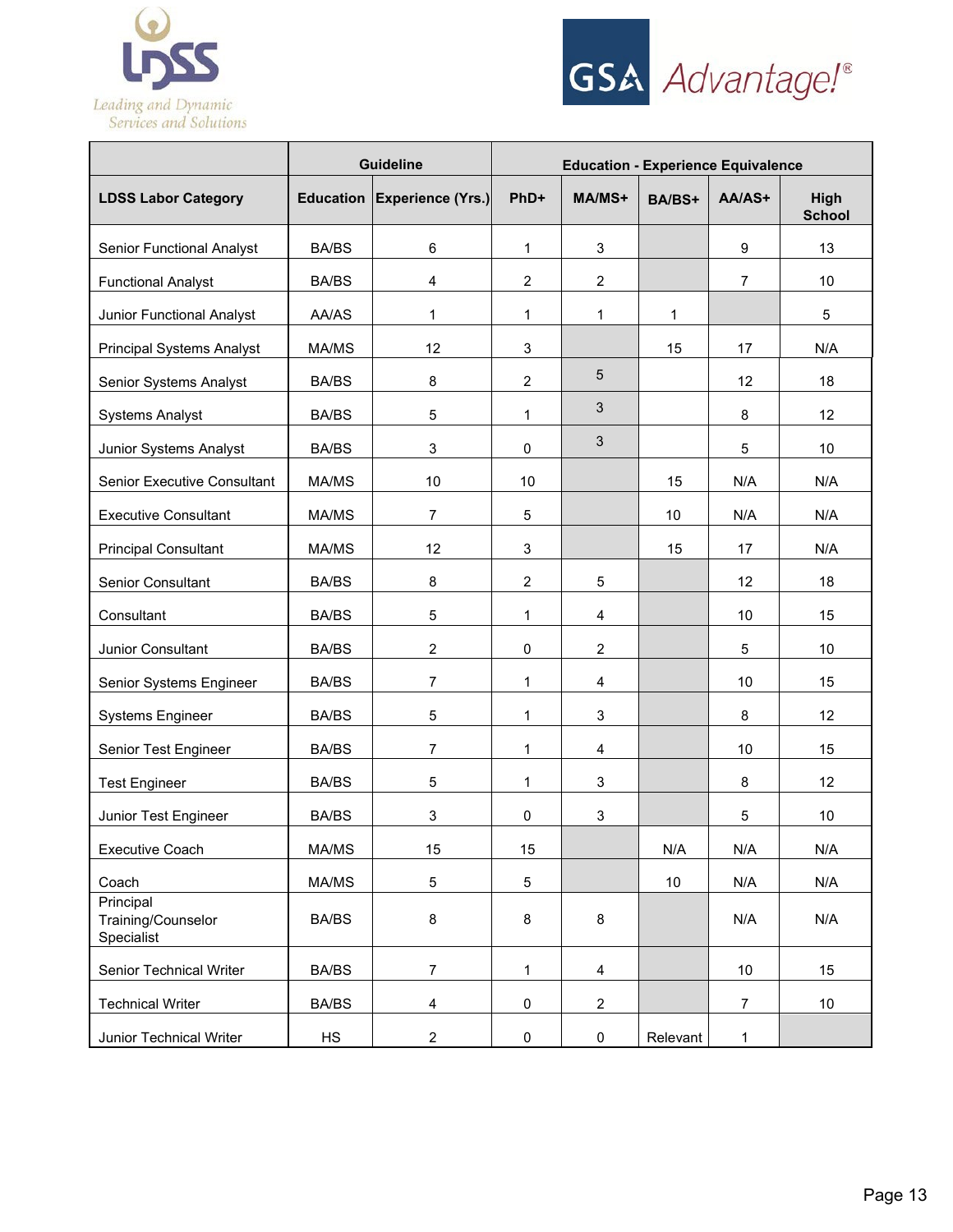



# **Appendix 4 – LDSS Labor Category Descriptions**

# **Labor Category Name: Program Manager**

**Education:** Bachelor's Degree in Management or IT related field.

**Experience:** At least ten (10) years of combined experience managing technical projects and programs through the full system-development life cycle. Fundamental management, leadership, and diplomacy skills. Substantial experience in the use of a structured methodology is required. Must possess the ability to identify and secure additional project work in current engagements. Project Management Institute's Project Management Professional (PMP) and/or Program Management Professional (PgMP) certifications considered a plus.

**Functional Responsibilities:** The Program Manager is the recognized program leader and is responsible for overall contract performance and performance of all projects within the program. The Program Manager formulates and enforces program-wide work standards, assembles organizes, and staffs highly skilled teams, manages and provides direction for multiple large complex projects, and effectively communicates assignments to project leadership personnel. Additionally, the Program Manager manages financial budgets, integrates program resources, negotiates scope and priorities, constructs program-plans for highly complex e-business offerings, facilitates status meetings and presentations, and coordinates specific project tasks, resources, schedules, and deliverables. The Program Manager serves as a primary point of contact for clients and interfaces with client management personnel, customer agency representatives, and project managers relating to engagement management and scope.

## **Labor Category Name: Project Manager**

#### **Education:** Bachelor's Degree

**Experience:** At least seven (7) years of experience managing technical projects. Specialized experience includes complete project development from inception to deployment (system-development lifecycle); ability to provide guidance and direction in tasks to be supported; expertise in managing and controlling funds and resources; ability to manage multi-task contracts similar to this type and complexity. General experience includes increasing responsibilities in information systems design and management. Substantial experience in the use of a structured methodology is preferred. Project Management Institute's Project Management Professional (PMP) certification considered a plus.

**Functional Responsibilities:** The Project Manager is the recognized project leader responsible for the overall project performance. Project Manager is responsible for formulating and enforcing work standards, assigning schedules, reviewing work discrepancies, supervising contractor personnel and communicating policies, purposes, and goals of the organization and the project to subordinates. The Project Manager monitors project tasks, anticipates problems and works to mitigate them, and keeps the Program Manager abreast of all project risks, issues, progress, and accomplishments. The Project Manager serves as a primary point of contact for the project client and interacts with client management personnel concerning project scope, costs, schedule, performance, quality, and risks. Additionally, responsibilities may include serving as the contractor's contract manager, and as the contractor's authorized interface with the government Contracting Officer (CO), the Contracting Officer's Representative (COR), government management personnel and customer agency representatives.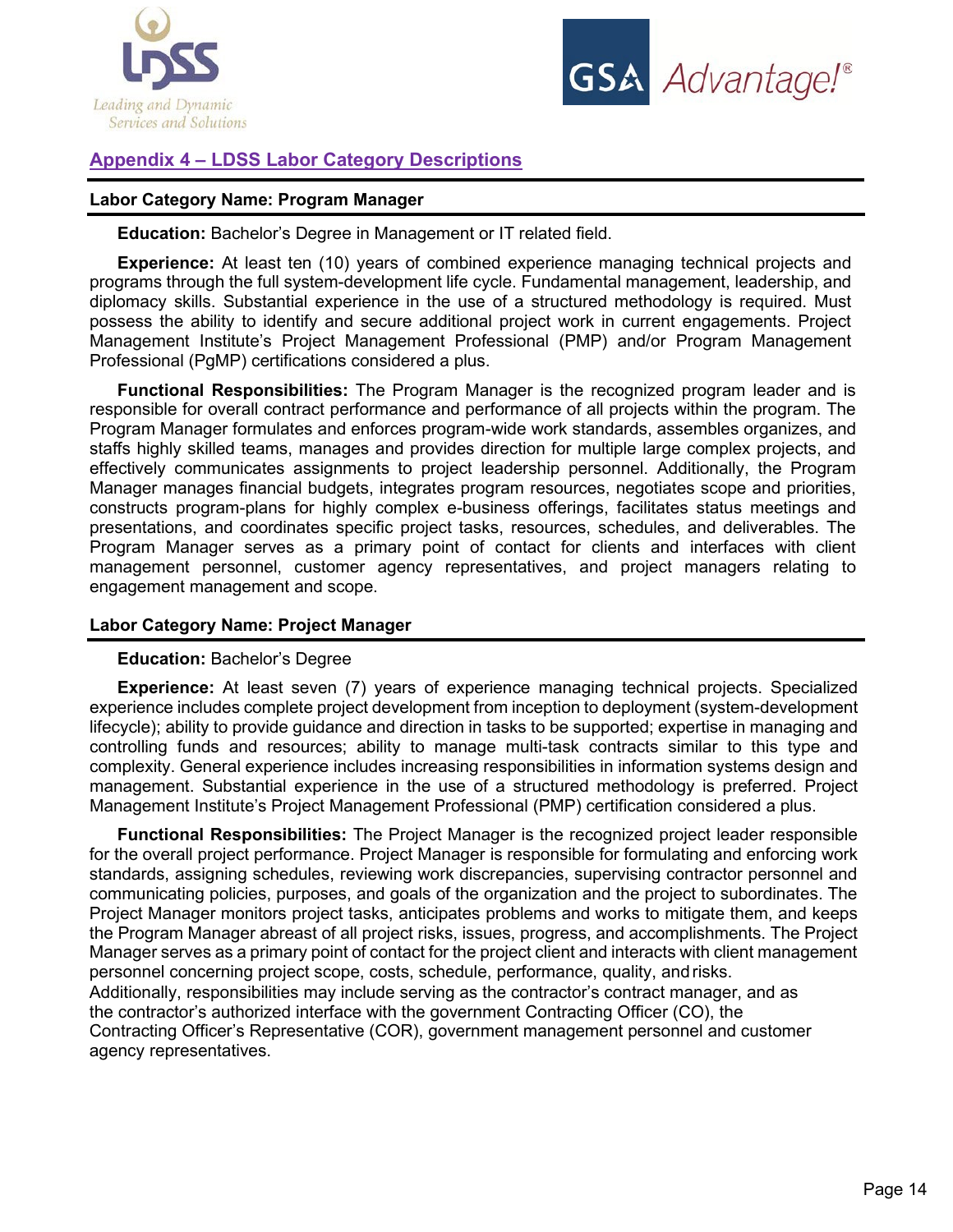



# **Labor Category Name: Principal Management Consultant**

### **Education:** Master's Degree

**Experience:** At least fifteen (15) years of progressive experience related to management and possesses ability to work across a broad spectrum of management activities including, but not limited to: 1) determination of requirements within available resources (e.g., funds, manpower, facilities, equipment, supplies, and services); 2) design and development, procurement, production, distribution, maintenance, transportation, and utilization and disposal of material; 3) common and distinct business elements and how integrated business-support techniques enable them; 4) financial/accounting and contracting activities; 5) specialized support requirements and mission or program goals; and 6) economic and business case analysis, risk studies, and feasibility and technical trade-off studies.

**Functional Responsibilities:** The Principal Management Consultant is recognized as a management thought-leader and expert in a functional, technical, or industry-specific area as specified by the client. The Principal Management Consultant demonstrates thought leadership and fluent issue analyses, assesses scope of client issues, and leads development and execution of strategic client programs. The Principal Management Consultant serves as the functional or industry specialist within the areas of strategic planning, process analysis, benchmarking, and organizational and operational issues. The Principal Management Consultant also conducts economic and business case analysis, risk studies, and feasibility and technical trade-off studies in support of mission and program goals.

#### **Labor Category Name: Senior Management Consultant**

#### **Education:** Bachelor's Degree

**Experience:** At least ten (10) years of progressive experience in the area to be supported and possesses ability to work across a broad spectrum of management activities. These include, but are not limited to: 1) determination of requirements within available resources (e.g., funds, manpower, facilities, equipment, supplies and services); 2) design and development, procurement, production, distribution, maintenance, transportation, and utilization and disposal of material; 3) common and distinct business elements and how integrated business-support techniques enable them; 4) financial/accounting and contracting activities; 5) specialized support requirements and mission or program goals; and 6) economic and business case analysis, risk studies, and feasibility and technical trade-off studies.

**Functional Responsibilities:** The Senior Management Consultant is recognized as a management expert in a functional, technical, or industry-specific area as specified by the client. The Senior Management Consultant demonstrates thought leadership and issue analysis, assesses scope of client issues, and leads development and execution of strategic client programs. The Senior Management Consultant serves as the functional or industry specialist within the areas of strategic planning, process analysis, activity-based costing, benchmarking, and organizational and operational issues. The Senior Management Consultant also conducts economic and business case analysis, risk studies, and feasibility and technical trade-off studies in support of mission and program goals.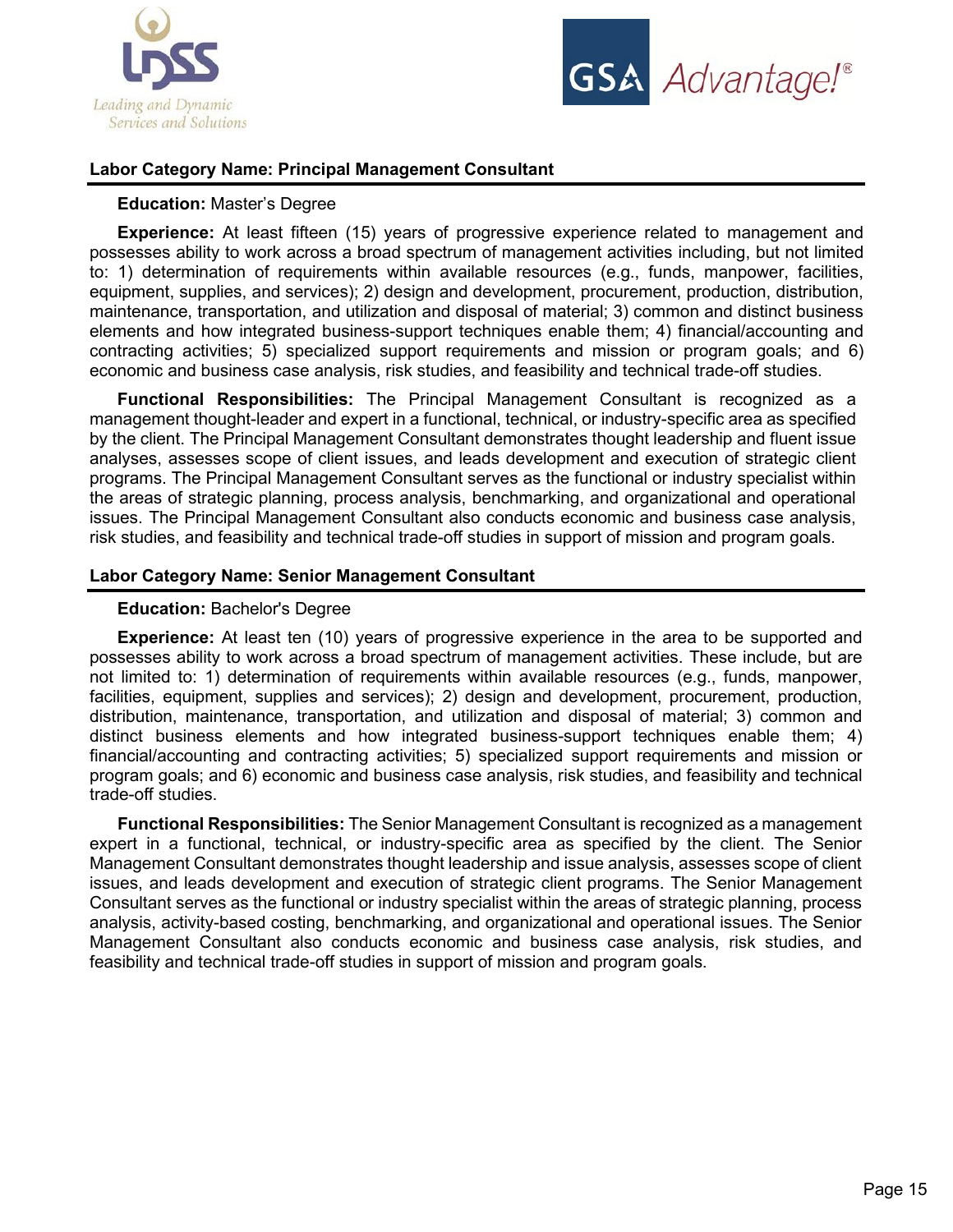



# **Labor Category Name: Principal Program Analyst**

#### **Education:** Bachelor's Degree

**Experience:** At least ten (10) years' experience in program management related functions is required with analysis techniques and tools such as modeling and simulation, operations research techniques, functional decomposition, surveys, business process reengineering, and policy analysis.

**Functional Responsibilities:** The Principal Program Analyst provides analysis, assessment, and technical or business area expertise in support of program management objectives. The Principal Program Analyst utilizes proficient or unique knowledge in areas including but not limited to finance, accounting, information technology, human resources, contracting and procurement, research and analysis, or other program support fields. The Principal Program Analyst possesses thorough understanding of complex business practices and the ability to analyze, evaluate and implement systems or processes. The Principal Program Analyst leads teams and supervises employees who process business requirements, including but not limited to, analysis, evaluation and implementation of systems, programs, or processes. The Principal Program Analyst plans, designs, and conducts studies including risk analyses, contingency planning, and feasibility studies. The Principal Program Analyst creates program work products such as presentations, budgets, schedules, plans, and complex spreadsheets. The Principal Program Analyst works directly with Program, Project, and Senior Managers.

# **Labor Category Name: Senior Program Analyst**

#### **Education:** Bachelor's Degree

**Experience:** At least seven (7) years' experience in program management related functions is required with analysis techniques and tools such as modeling and simulation, operations research techniques, functional decomposition, surveys, business process reengineering, and policy analysis.

**Functional Responsibilities:** The Senior Program Analyst provides analysis, assessment, and technical or business area expertise in support of program management objectives. The Senior Program Analyst utilizes advanced level or unique knowledge in areas including but not limited to finance, accounting, information technology, human resources, contracting and procurement, research and analysis, or other program support fields. The Senior Program Analyst understands business practices and is able to analyze, evaluate and implement systems or processes. The Senior Program Analyst leads teams that process business requirements including but not limited to, analysis, evaluation, and implementation of systems, programs or processes. The Senior Program Analyst plans, designs, and conducts studies including risk analyses, contingency planning, and feasibility studies. The Senior Program Analyst creates program work products such as presentations, schedules, plans, and complex spreadsheets. The Senior Program Analyst requires demonstrated managerial and supervisory skills.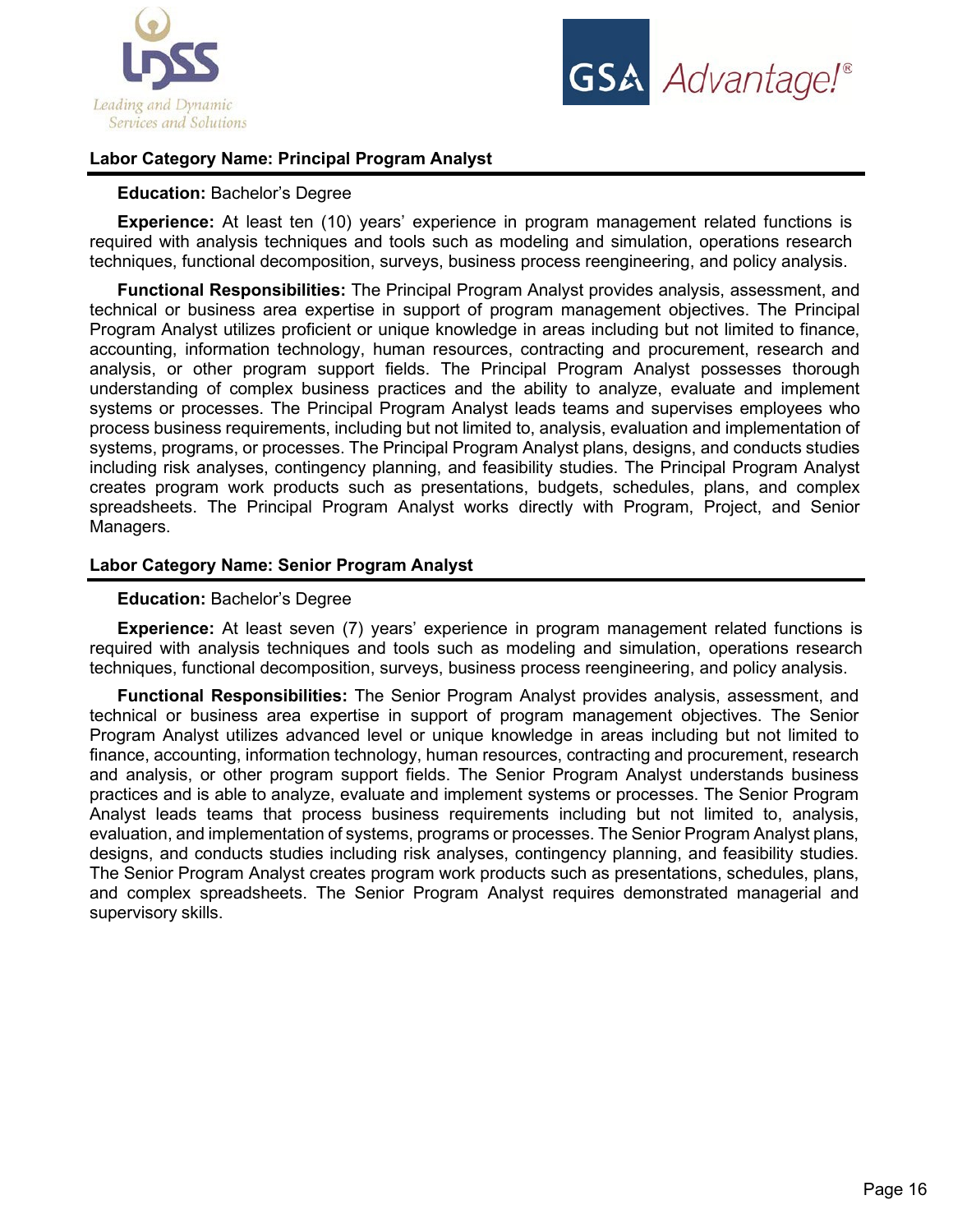



# **Labor Category Name: Program Analyst**

## **Education:** Bachelor's Degree

**Experience:** Five (5) years' experience in program management related functions is required.

**Functional Responsibilities:** The Program Analyst provides knowledge and experience relevant in management consulting, facilitation, survey, analysis, and related activities. The Program Analyst applies intermediate knowledge of the subject matter to analyze and solve problems in areas including but not limited to finance, accounting, information technology, human resources, contracting and procurement, research and analysis, or other program support fields. The Program Analyst assists in leading and participates in teams that process business requirements including but not limited to, analysis, evaluation, and implementation of systems or processes. The Program Analyst plans, designs, and conducts studies including risk analyses, contingency planning, and feasibility studies. The Program Analyst creates program work products such as presentations, plans, and spreadsheets.

# **Labor Category Name: Junior Program Analyst**

**Education:** Bachelor's Degree

**Experience:** Two (2) years of professional experience is required.

**Functional Responsibilities:** The Junior Program Analyst provides analysis and research to specific projects. The Junior Program Analyst possesses basic knowledge in specialized technical fields including but not limited to finance, accounting, information technology, human resources, contracting and procurement, research and analysis, or other program support fields. The Junior Program Analyst supports managers on a variety of tasks and projects to support program management objectives. The Junior Program Analyst analyzes and presents data, maintains databases and contact information, and assists in the development of documents, presentations, spreadsheets, and reports.

#### **Labor Category Name: Senior Quality Assurance Manager**

#### **Education:** Bachelor's Degree

**Experience:** At least seven (7) years of program management, project management, systems engineering, or system analysis is required. Specialized experience includes: quality control, configuration management, IV&V, testing, or metrics administration and their application to quality assessment.

**Functional Responsibilities:** The Senior Quality Assurance Manager oversees all aspects of an engagement's quality assurance program including but not limited to, the evaluation and configuration management of products, software, and associated documentation. The Senior Quality Assurance Manager organizes and maintains all quality assurance documentation required and ensures compliance with recognized standards and practices. The Senior Quality Assurance Manager participates in formal and informal reviews to determine quality, establishes and maintains configuration baselines, conducts configuration audits, supports the test and integration personnel as a witness to testing requirements, presents IV&V results and troubleshoots technical problems, and develops and implements processes to improve overall quality.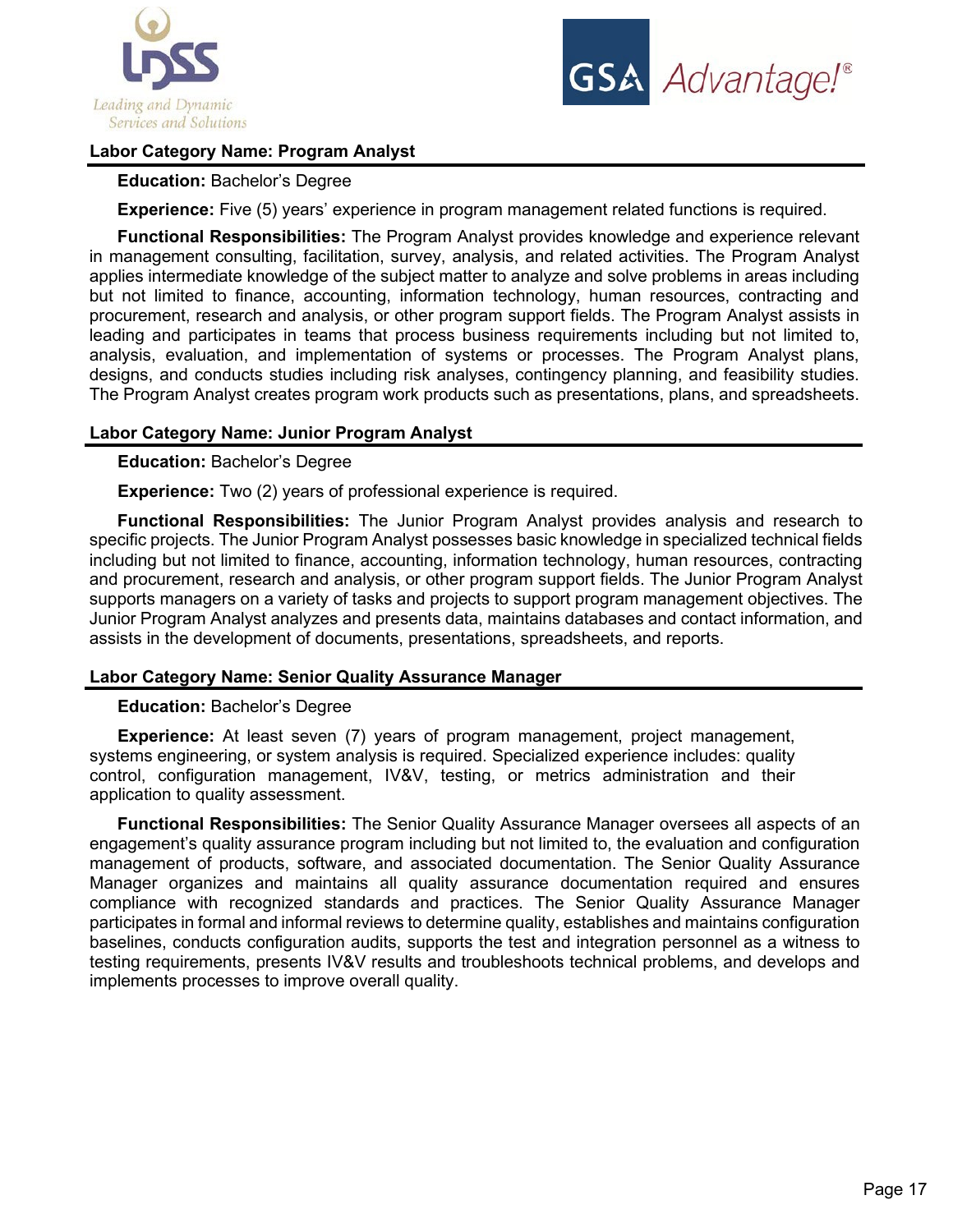



# **Labor Category Name: Configuration Management Specialist**

**Education:** Bachelor's Degree

**Experience:** At least five (5) years of systems engineering or systems analysis

**Functional Responsibilities:** The Configuration Management Specialist supports configuration management or quality assurance activities throughout lifecycle of projects. The Configuration Management Specialist performs configuration management related tasks and activities including, but not limited to, configuration identification, change control, configuration status accounting, and deficiency reporting support. The Configuration Management Specialist manages configuration management related documentation, leads configuration audit activities, tracks status and closure of action items, and maintains official files for change requests, waivers, deviations, and proposals.

The Configuration Management Specialist facilitates Configuration Control Boards (CCB) and other review boards, and supports Joint Application Design (JAD) sessions, Technical Engineering Meetings (TEM) and Technical Interchange Meetings (TIM).

# **Labor Category Name: Junior Configuration Management Specialist**

**Education:** Bachelor's Degree

**Experience:** Two (2) years of general systems related experience.

**Functional Responsibilities:** The Junior Configuration Management Specialist supports configuration management or quality assurance activities throughout lifecycle of projects. The Junior Configuration Management Specialist performs configuration management related, as well as their associated administrative, tasks and activities, files and manages configuration management related documentation, and participates in and documents configuration audits. The Junior Configuration Management Specialist fulfills the secretariat function at Configuration Control Boards (CCB), other review boards, Joint Application Design (JAD) sessions, Technical Engineering Meetings (TEM) and Technical Interchange Meetings (TIM).

# **Labor Category Name: Senior Planning Support Staff**

**Education:** High School diploma or equivalent.

**Experience:** N/A

**Functional Responsibilities:** The Senior Planning Support personnel operate with a significant degree of autonomy. The individual provides support for day-to-day, as well as long-range, program planning and processes. Activities require innovative approaches, a broad understanding of program requirements, and the capability to interpret, integrate, and disseminate large volumes of information. The Senior Planning Support personnel provide support to technical and program management in the direction, preparation, and coordination of proposals, management plans, budgets, and schedules. These individuals utilize problem solving techniques and perform overall strategic, tactical, and operational planning. These individuals develop and follow established procedures and maintain contacts to facilitate conformance to customer requirements.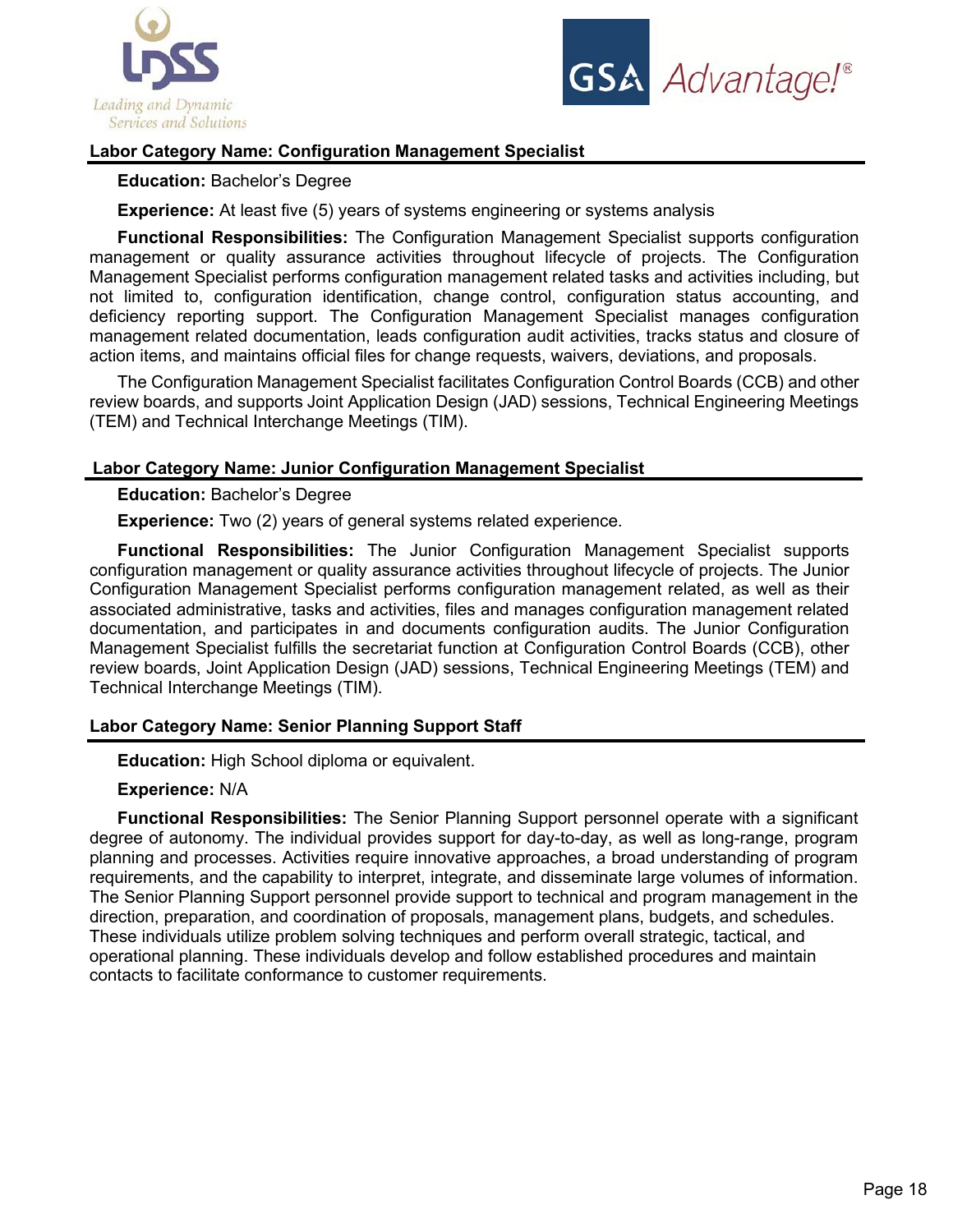



# **Labor Category Name: Senior Administrative Specialist**

#### **Education:** Associate's Degree

**Experience:** Seven (7) years of related Administrative experience

**Functional Responsibilities:** The Senior Administrative Specialist performs administrative, clerical, or secretarial functions in a management environment in support of a program's or project's senior leadership team. Tasks, activities, and functions include but are not limited to, scheduling meetings, conference resource scheduling, maintaining files, preparing travel arrangements, orders, and vouchers, receiving visitors, creating and editing presentations and graphics, photocopying, completing reports, maintaining office supplies levels, and other general office duties as assigned. The Senior Administrative Specialist must excel in general customer relations and have the confidence to work with senior-level Government, client, and contractor personnel. The Senior Administrative Specialist must be advanced in the use of computer software office tools, particularly email, word processing, spreadsheet, and presentation software. The Senior Administration Specialist must understand how to operate and perform routine user maintenance on common office equipment, such as facsimile (fax) machines, copiers, projectors, and PC printers.

The Senior Administrative Specialist must be a self-starter, able to work independently, and complete all assigned duties without supervisor.

#### **Labor Category Name: Administrative Specialist**

**Education:** High School diploma or equivalent.

**Experience:** Three (3) years of related Administrative experience

**Functional Responsibilities:** The Administrative Specialist performs administrative, clerical, or secretarial functions in a management environment in support of a program's or project's management and leadership team. Tasks, activities, and functions include but are not limited to, scheduling meetings, conference resource scheduling, maintaining files, preparing travel orders and vouchers, receiving visitors, creating and editing presentations and graphics, photocopying, completing reports, maintaining office supplies levels, and other general office duties as assigned. The Administrative Specialist must be proficient in general customer relations and be able to work with many levels of Government, client, and contractor personnel. The Administrative Specialist must be proficient in the use of computer software office tools, particularly email, word processing, spreadsheet, and presentation software. The Senior Administration Specialist must understand how to operate and perform routine user maintenance on common office equipment, such as facsimile (fax) machines, copiers, projectors, and PC printers. The Administrative Specialist must be able to work independently and complete all assigned duties with minimal supervisor.

#### **Labor Category Name: Junior Administrative Specialist**

**Education:** High School diploma or equivalent.

**Experience:** One (1) year of related Administrative experience

**Functional Responsibilities:** The Junior Administrative Specialist performs routine clerical or secretarial tasks in support of current contract or task order. Activities may include but are not limited to, word processing, presentation editing, filing, conference resource scheduling, and supporting a program's or project's management and leadership teams. The Administrative Specialist must be familiar with the use of computer software office tools, particularly email, word processing, spreadsheet, and presentation software.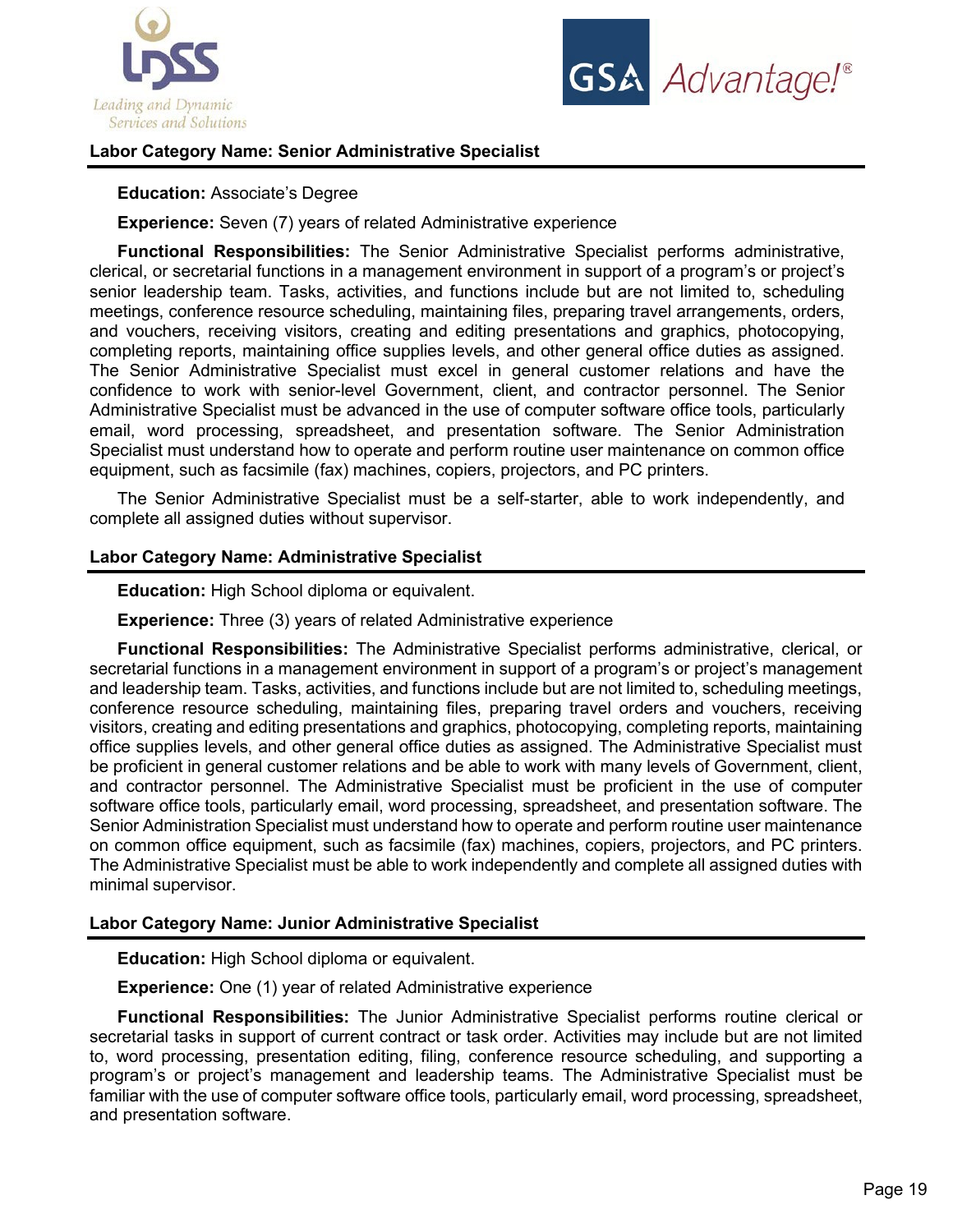



# **Labor Category Name: Senior Functional Analyst**

**Education:** Bachelor's Degree in related functional or technical discipline.

**Experience:** Six (6) years' experience in the functional area to be supported. Experience includes, but not limited to: 1) determination of requirements, within available resources (e.g., funds, manpower, facilities, equipment, supplies and services); 2) design and development, procurement, production, storage, distribution, maintenance, transportation, utilization and disposal of material; 3) integrated functional elements and how they work together in support of major systems; and 4) specialized functional requirements and mission or program goals.

**Functional Responsibilities:** The Senior Functional Analyst is a recognized functional expert providing advice and guidance with respect to analysis and evaluation of complex customer processes and requirements. The Senior Functional Analyst prepares and analyzes functional specifications to determine information and process flows, develops process logic, and evaluates performance measures in support of complex implementation efforts. The Senior Functional Analyst may also interview technical personnel, and interpret reports, specifications, and drawings to better understand and analyze processes and requirements. The Senior Functional Analyst leads business process reengineering (BPR) efforts and facilitates solution driven BPR results with the customer and developer.

# **Labor Category Name: Functional Analyst**

**Education:** Bachelor's Degree in related functional or technical discipline.

**Experience:** At least, four (4) years' experience in the functional area to be supported. Specific experience includes, but not limited to: 1) determination of requirements, within available resources (e.g., funds, manpower, facilities, equipment, supplies and services); 2) design and development, procurement, production, storage, distribution, maintenance, transportation, utilization and disposal of material; 3) integrated functional elements and how they work together in support of major systems; and 4) specialized functional requirements and mission or program goals.

**Functional Responsibilities:** The Functional Analyst is a recognized functional consultant providing advice and guidance with respect to analysis and evaluation of customer processes and requirements. The Functional Analyst prepares and analyzes functional specifications to determine information and process flows, develops process logic, and evaluates performance measures in support of complex implementation efforts. Additionally, the Functional Analyst may study the client's environment by analyzing job tasks, organizational structure, and user requirements to propose enterprise-wide solutions. The Functional Analyst also aids with data processing solutions according to business need and technical considerations, researches and analyzes data related to a functional area, and contributes to business process re-engineering (BPR) efforts and documents solutiondriven BPR results.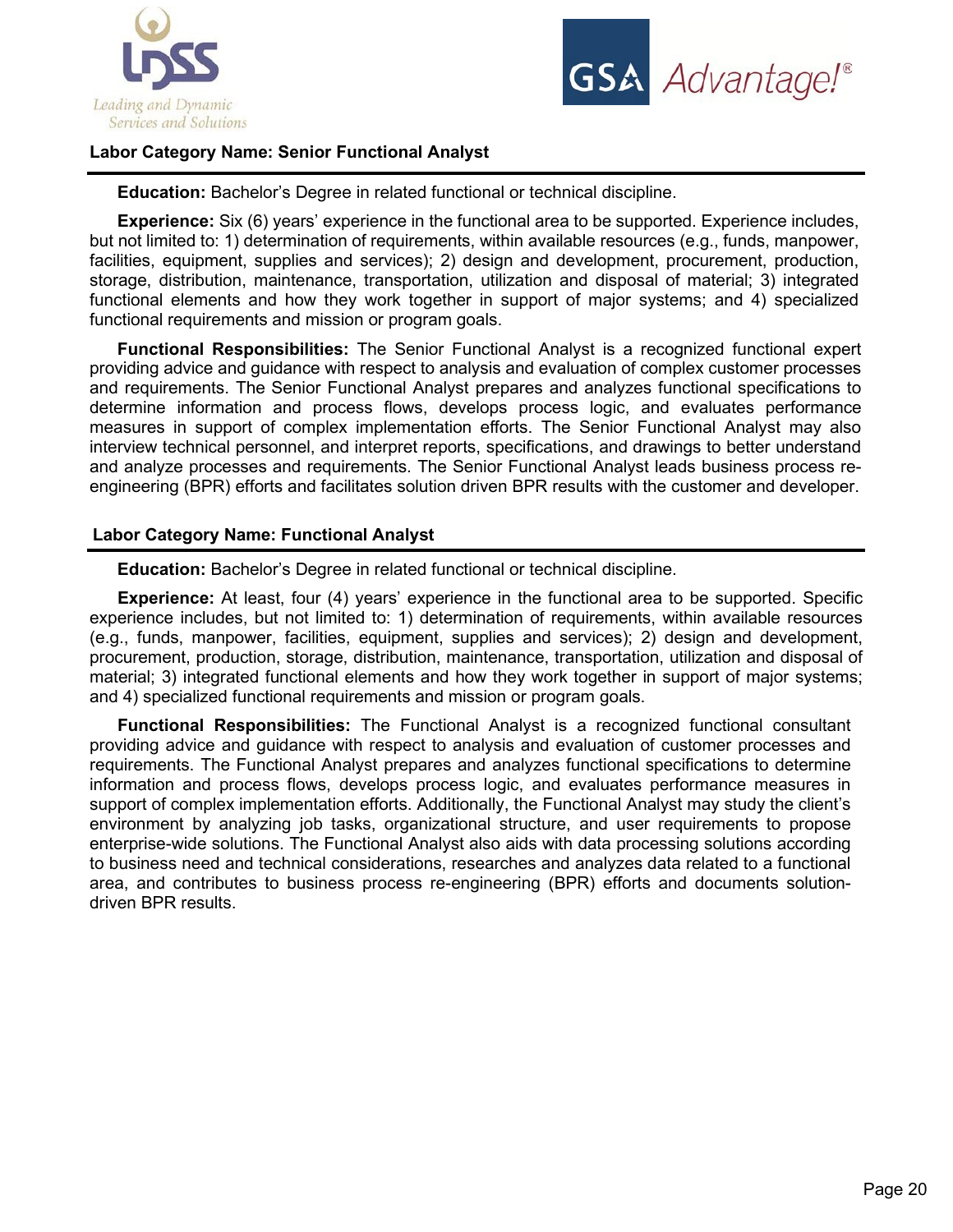



# **Labor Category Name: Junior Functional Analyst**

**Education:** Associate's Degree in related functional or technical discipline.

**Experience:** At least one (1) year experience in the functional area to be supported. Specific experience may include, but not limited to: 1) determination of requirements, within available resources (e.g., funds, manpower, facilities, equipment, supplies and services); 2) design and development, procurement, production, storage, distribution, maintenance, transportation, utilization and disposal of material; 3) integrated functional elements and how they work together in support of major systems; and 4) specialized functional requirements and mission or program goals.

**Functional Responsibilities:** The Junior Functional Analyst is a functional consultant performs qualitative and quantitative analysis of programs and information system schemes. The Junior Functional Analyst provides advice and guidance with respect to analysis and evaluation of customer processes and requirements. Additionally, the Junior Functional Analyst may study the client's environment by analyzing job tasks, organizational structure, and user requirements to contribute to enterprise-wide solutions. The Junior Functional Analyst researches and analyzes data related to a functional area, contributes to business process re-engineering (BPR) efforts and documents results.

#### **Labor Category Name: Principal Systems Analyst**

**Education:** Master's Degree in computer science or related technical discipline.

**Experience:** At least twelve (12) years of experience in systems analysis, design or development.

**Functional Responsibilities:** The Principal Systems Analyst oversees systems analysis activities and plans and leads analyses of complex business processes and data processing requirements. The Principal Systems Analyst is a qualified authority in the systems development lifecycle who may develop analysis techniques and test strategies for the development and implementation of new systems. The Principal Systems Analyst provides professional findings of technical analysis, designs and prepares analysis reports and related documentation, and develops charts and graphs to record and report results. The Principal Systems Analyst is responsible for ensuring the quality of services delivered for particular projects and developing and implementing system analysis training specific to the customer.

#### **Labor Category Name: Senior Systems Analyst**

**Education:** Bachelor's Degree in computer science or related technical discipline.

**Experience:** Eight (8) years of experience in systems analysis, design or development.

**Functional Responsibilities:** The Senior Systems Analyst plans and conducts analyses of complex business processes and data processing requirements to develop system requirements and design specifications. The Senior Systems Analyst evaluates commercial off the shelf products to assess their value and applicability as potential technology solutions for new or redesigned business processes. The Senior Systems Analyst is well-versed in the systems development lifecycle. The Senior Systems Analyst may also develop test strategies and plans and lead acceptance testing for new systems. The Senior Systems Analyst may also develop and lead proof of concept activities.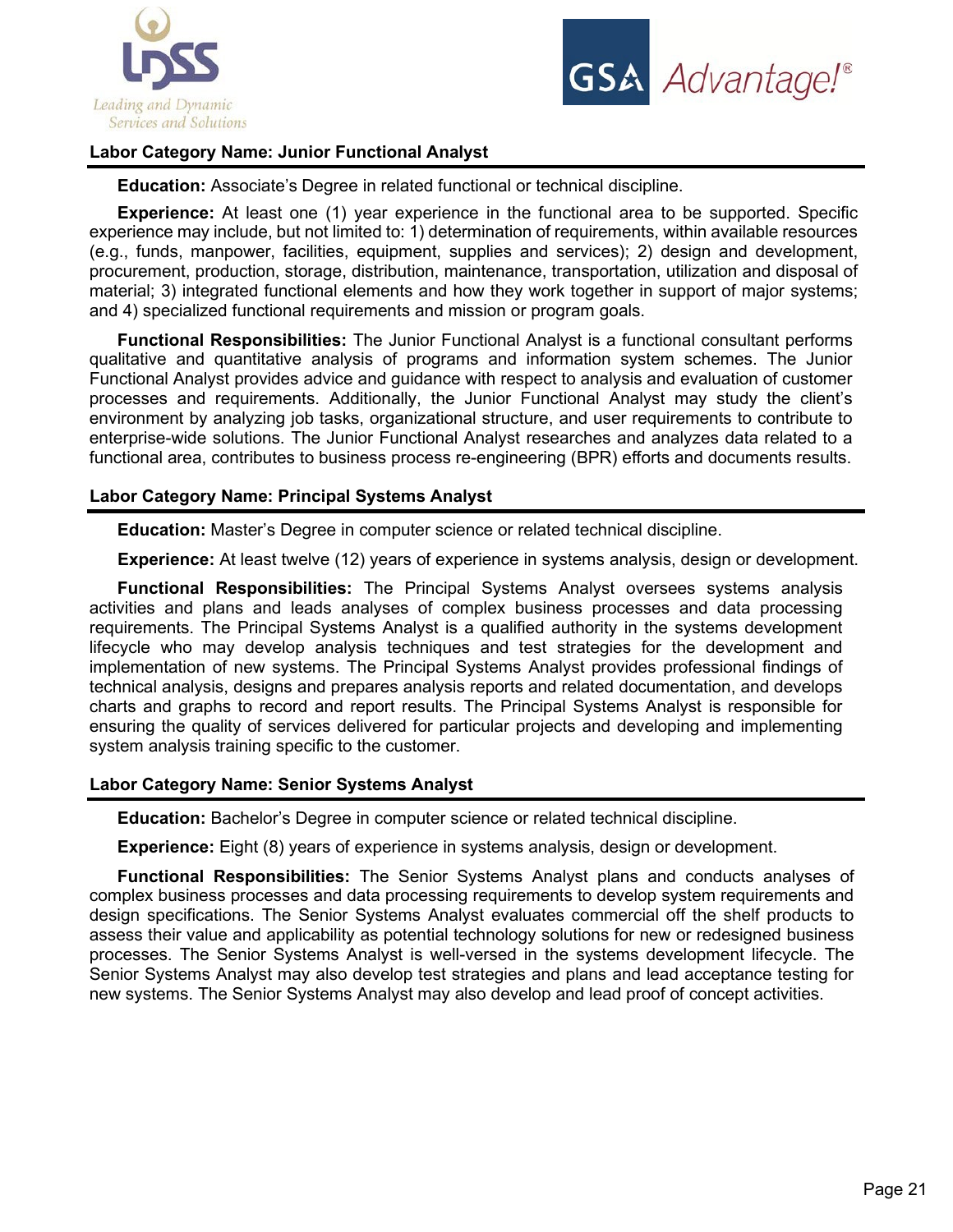



# **Labor Category Name: Systems Analyst**

**Education:** Bachelor's Degree in computer science or related technical discipline.

**Experience:** Five (5) years of experience in systems analysis, design or development.

**Functional Responsibilities:** The Systems Analyst conducts analyses of complex business processes and data processing requirements to develop system requirements and design specifications. The Systems Analyst evaluates commercial off the shelf products to assess their value and applicability as potential technology solutions for new or redesigned business processes. The Systems Analyst is well-versed in the systems development lifecycle. The Systems Analyst may also support developing testing plans and conducting acceptance testing for new systems.

# **Labor Category Name: Junior Systems Analyst**

**Education:** Bachelor's Degree in computer science or related technical discipline required.

**Experience:** Three (3) years of experience in systems analysis, design or development.

**Functional Responsibilities:** The Junior Systems Analyst conducts analyses of business processes and data processing requirements to develop system requirements, design, and system specifications and flow charts from which programs are written. The Junior Systems Analyst assists in research and fact-finding to develop or modify information systems. The Junior Systems Analyst understands the systems development lifecycle and the proper use of systems methods. The Junior Systems Analyst may also support designing, coding, testing, debugging, documenting and maintaining programs.

LDSS supported the Air Force transformation of its logistics business processes, systems, and organizational structures as part of the broader Department of Defense (DoD) effort to better support the warfighters. Existing business processes had to change to effectively utilize commercially proven best practices embedded in the chosen product. LDSS participated in technical interchange meetings associated with all program tasks and all phases of activities to include Business Design, Configuration, Development, and Implementation activities; Business Process Engineering/Reengineering activities; Enterprise/Business/Systems/Data Architecture activities; Data Lifecycle Management operations; Business Transitioning/Transformational activities; Implementation/Rollout strategies and planning; and Fielding/Deployment Strategies and planning.

# **Labor Category Name: Senior Executive Consultant (SEC)**

**Education:** Master's degree in management, Counseling, Psychology, or IT related field.

**Experience:** At least ten (10) years of experience and in-depth knowledge in a particular, specialized business process, domain, methodology, or field. Documented experience in organizational development consulting, management consulting, work force development, facilitation, or in-depth subject matter knowledge. Experience working in a supervisory/managerial capacity is preferred.

**Functional Responsibilities:** The SEC plays a lead role in defining business needs, tests requirements, consulting, and system functionality. The SEC performs a wide array of organizational activities that include strategic planning, consulting, facilitation, training, knowledge sharing, and being a system and/or design architect. The SEC is used for a specific expertise in a specific field or area to research, analyze, evaluate, and recommend business process re-engineering solutions. The SEC provides greater insight and structure to complex engagements. The SEC provides consulting and

facilitation services and training workshops in the areas of business processes or organizational and leadership development.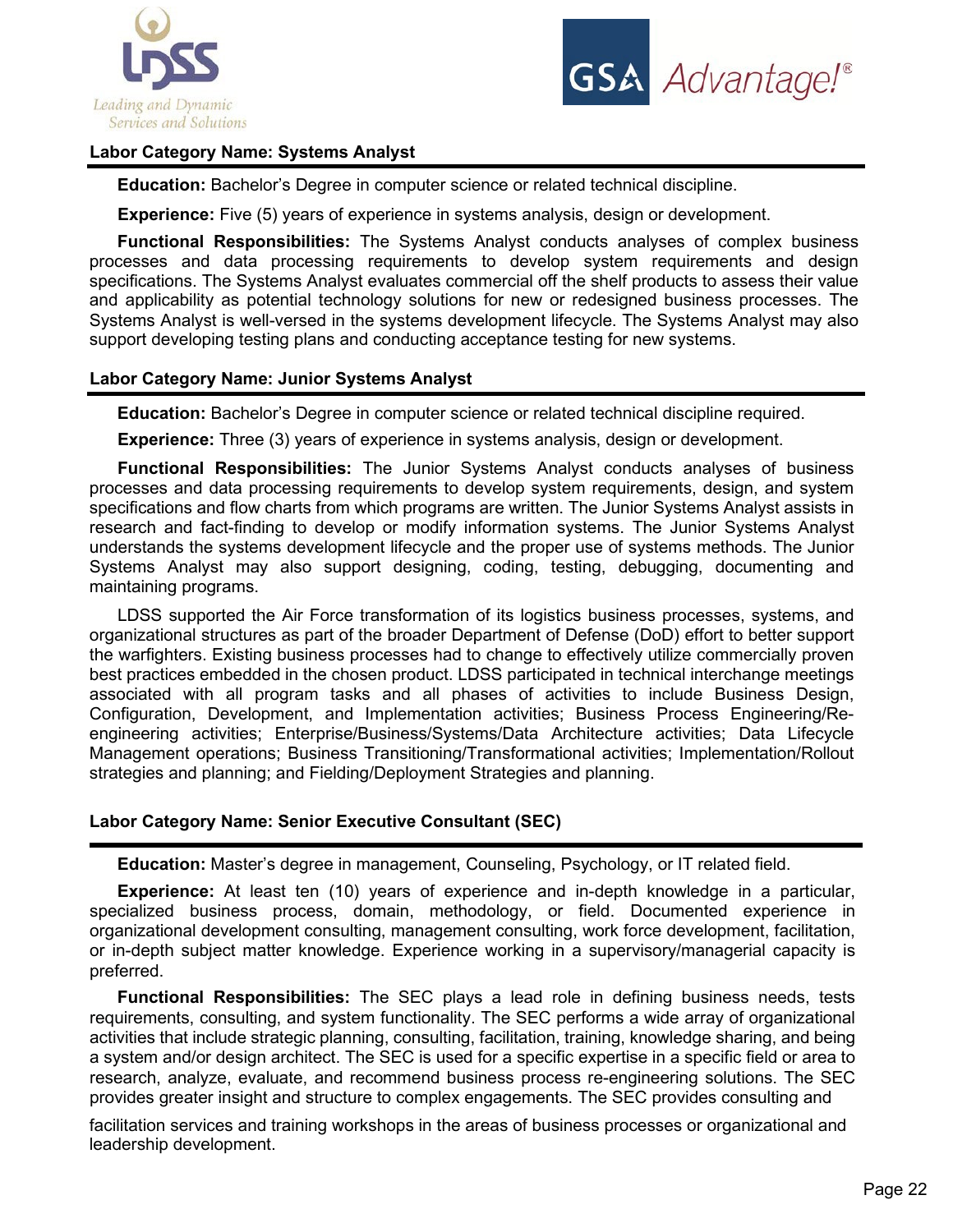



# **Labor Category Name: Executive Consultant (EC)**

**Education:** Master's degree in Management, Counseling, Psychology, or IT related field.

**Experience:** At least seven (7) years of demonstrated skills, reputation and experience and indepth knowledge in a particular, specialized business process, domain, methodology. Management experience consulting, training, career counseling, or facilitating with mid or senior-level managers preferred. Recognized as an effective communicator and demonstrated experience in successfully leading strategic planning, process improvement, business re-engineering, conflict management, change management, organizational development and planning, or facilitation.

**Functional Responsibilities:** The EC plays a critical role in defining business needs, tests requirements, consulting, and system functionality. The EC can perform various duties including facilitator, trainer, peer-reviewer, knowledge-sharer, or system and/or design architect. The EC is used for a specific expertise in a specific field or area. The EC provides facilitation services in key processes such as business re-engineering, process improvement, and culture change.

# **Labor Category Name: Principal Consultant**

**Education:** Master's Degree in Computer Science, Information Systems, Engineering, Business, or other related scientific or technical discipline.

**Experience:** At least twelve (12) years consulting experience in the area to be supported. Specialized experience may include analysis and design of business applications on complex, largescale systems, including database management concepts; state-of- the-art storage and retrieval methods; organizational development; strategic planning and analysis; change management; and creation of specifications for developers to use in coding, testing, and debugging of applications. Evidence of supervisory and project management experience required.

**Functional Responsibilities:** The Principal Consultant is a recognized expert across multiple areas of responsibility. The Principal Consultant provides technical and management advice, guidance, and expertise to enable project leadership to make informed decisions and teams to accomplish customer sponsored projects. The Principal Consultant builds relationships with clients and potential customers and possesses the latitude to operate with a high degree of autonomy. The Principal Consultant works with customer leadership to develop strategies to facilitate successful achievement of all engagement goals and requirements. The Principal Consultant establishes project and program standards, assesses milestone status reports, eliminates barriers to successful progress, and provides overall guidance to subordinates.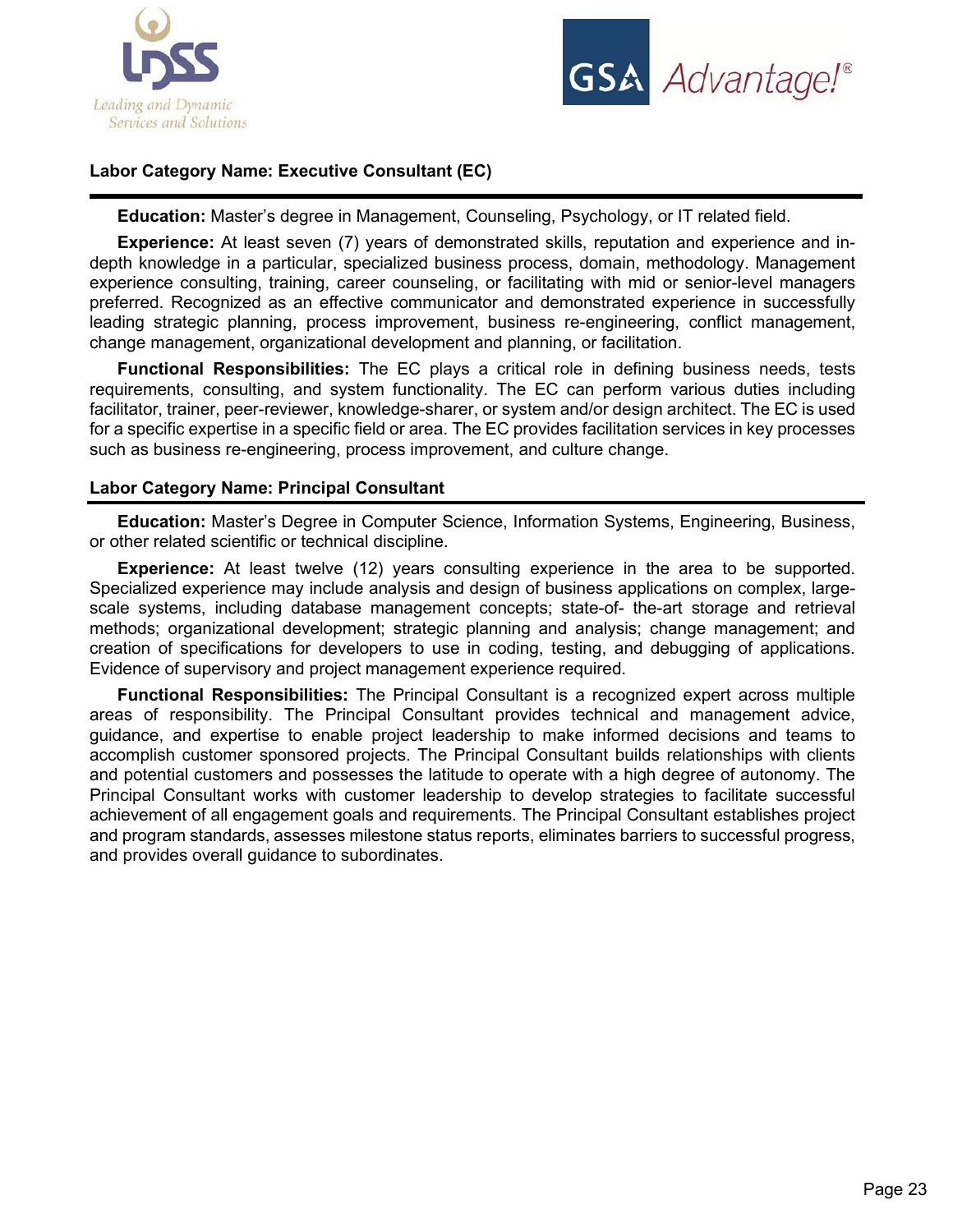



# **Labor Category Name: Senior Consultant**

**Education:** Bachelor's Degree in Computer Science, Information Systems, Engineering, Business, or other related scientific or technical discipline.

**Experience:** At least eight (8) years consulting experience in the area to be supported. Specialized experience may include analysis and design of business applications on complex, largescale systems, including database management concepts; state-of- the-art storage and retrieval methods; organizational development; strategic planning and analysis; change management; and creation of specifications for developers to use in coding, testing, and debugging of applications. Evidence of supervisory and project management experiencerequired.

**Functional Responsibilities:** The Senior Consultant is a recognized leading authority across multiple areas of responsibility. The Senior Consultant provides technical and management expertise to enable teams to accomplish customer sponsored projects, including new program development. The Senior Consultant proactively recognizes business issues, anticipates and analyzes complex problems, and recommends and develops appropriate solutions to those issues and problems. The Senior Consultant works with the customer to analyze, evaluate, and prioritize all aspects of engagement requirements. The Senior Consultant delivers complete and correct project work products, implements established project and program standards, manages and reports progress in accordance with schedules, provides technical guidance to subordinates, and coordinates project activities with the program manager.

#### **Labor Category Name: Consultant**

**Education:** Bachelor's Degree in Computer Science, Information Systems, Engineering, Business, or other related scientific or technical discipline.

**Experience:** At least five (5) years consulting experience in the area to be supported. Specialized experience may include analysis and design of business applications on complex, large-scale systems, including database management concepts, state-of- the-art storage and retrieval methods, and creation of specifications for developers to use in coding, testing, and debugging of applications. Evidence of supervisory and project management experience required.

**Functional Responsibilities:** The Consultant is a recognized authority across multiple areas of responsibility. The Consultant provides technical and management expertise to enable teams to accomplish customer sponsored projects, including new program development. The Consultant reviews project work products for correctness, completeness, and adherence to established standards, prepares milestone status reports and presentations, manages progress in accordance with schedules, provides technical guidance to subordinates and coordinates team activities with the project manager.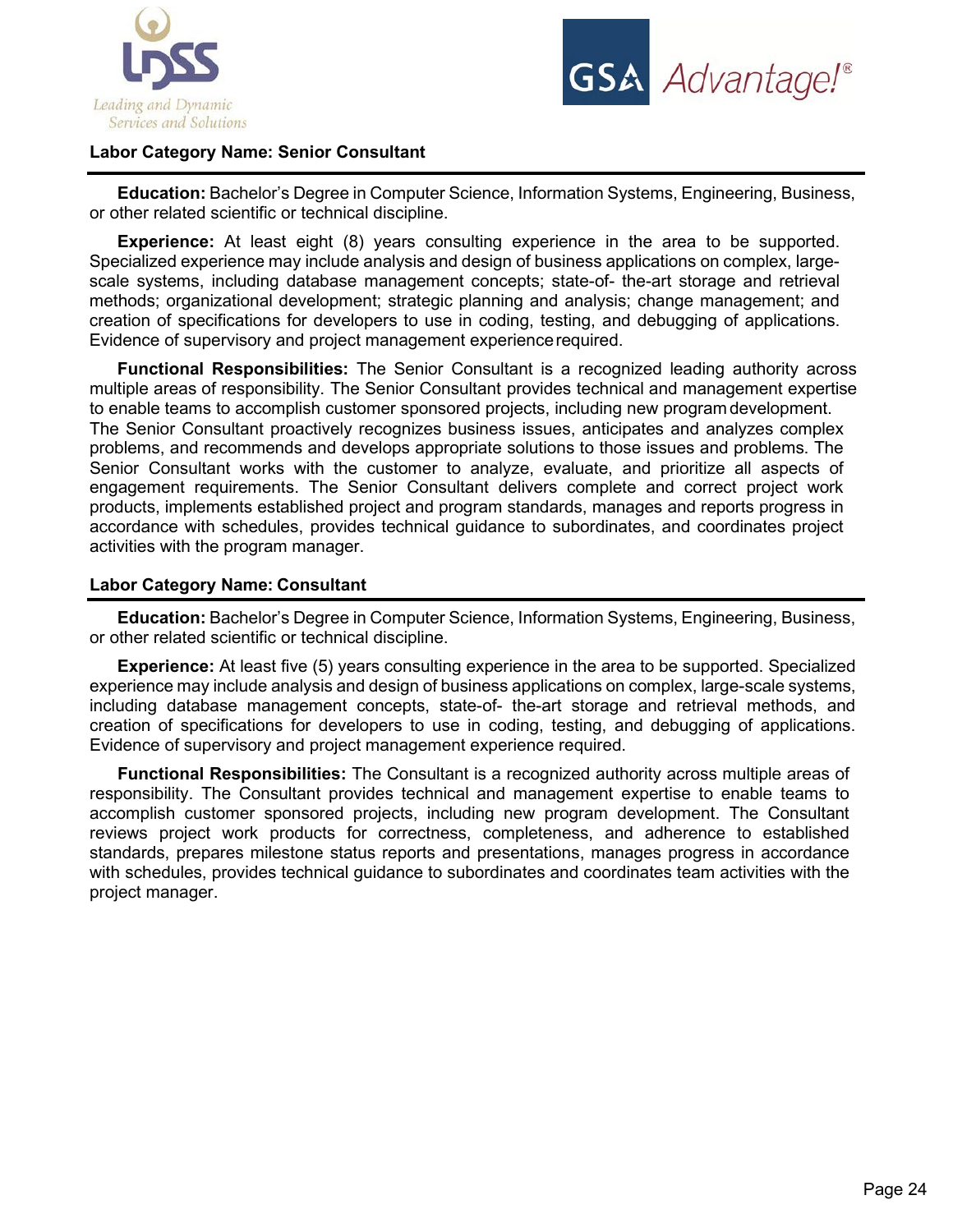



# **Labor Category Name: Junior Consultant**

**Education:** Bachelor's Degree in Computer Science, Information Systems, Engineering, Business, or other related scientific or technical discipline.

**Experience:** Two (2) years consulting experience in the area to be supported.

**Functional Responsibilities:** The Junior Consultant specializes across multiple areas of responsibility. The Junior Consultant provides technical and management guidance as a member of a team(s) to accomplish customer sponsored projects, including new program development. The Junior Consultant contributes to project work products, adheres to established standards, prepares status reports and presentations, works within established schedules, and coordinates activities with their team leader.

#### **Labor Category Name: Senior Systems Engineer**

**Education:** Bachelor's Degree in computer science or related technical discipline required.

**Experience:** At least seven (7) years' experience related to systems engineering, integration, design, or analysis.

**Functional Responsibilities:** The Senior Systems Engineer plans and performs scientific and engineering analysis, evaluation, design, integration, and implementation of complex solutions that require a thorough understanding of the systems engineering discipline. The Senior Systems Engineer conducts technical analysis, designs and prepares engineering reports and related documentation, and develops charts and graphs to record and report results. The Senior Systems Engineer is responsible for ensuring the quality of services delivered for particular projects and delivering system engineering training specific to the customer.

## **Labor Category Name: Systems Engineer**

**Education:** Bachelor's Degree in computer science or related technical discipline required.

**Experience:** At least five (5) years' experience related to systems engineering, integration, design, or analysis.

**Functional Responsibilities:** The Systems Engineer plans and performs engineering analysis, evaluation, design, integration, and implementation of solutions that require a working understanding of the systems engineering discipline. The Systems Engineer conducts technical analysis, designs and prepares engineering reports and related documentation, and analytically solves workflow, organization, or planning problems. The Systems Engineer is responsible for ensuring the quality of services delivered for particular projects and delivering system engineering training specific to the customer.

#### **Labor Category Name: Senior Test Engineer**

#### **Education:** Bachelor's Degree

**Experience:** Seven (7) years' experience related to test and evaluation.

**Functional Responsibilities:** The Senior Test Engineer supervises project or program test and evaluation effort. The Senior Test Engineer selects and applies fundamental test and evaluation concepts, processes, practices, and procedures to testing tasks and activities. The Test Engineer develops test and evaluation deliverables and reports test and evaluation performance metrics for the project or program. The Senior Test Engineer leads and performs typical tasks that may include, but are not limited to, prototype development and first article testing, environmental testing, independent verification and validation, demonstration and validation, simulation and modeling, system safety, quality assurance, education and training, and functional and physical testing of the product or system.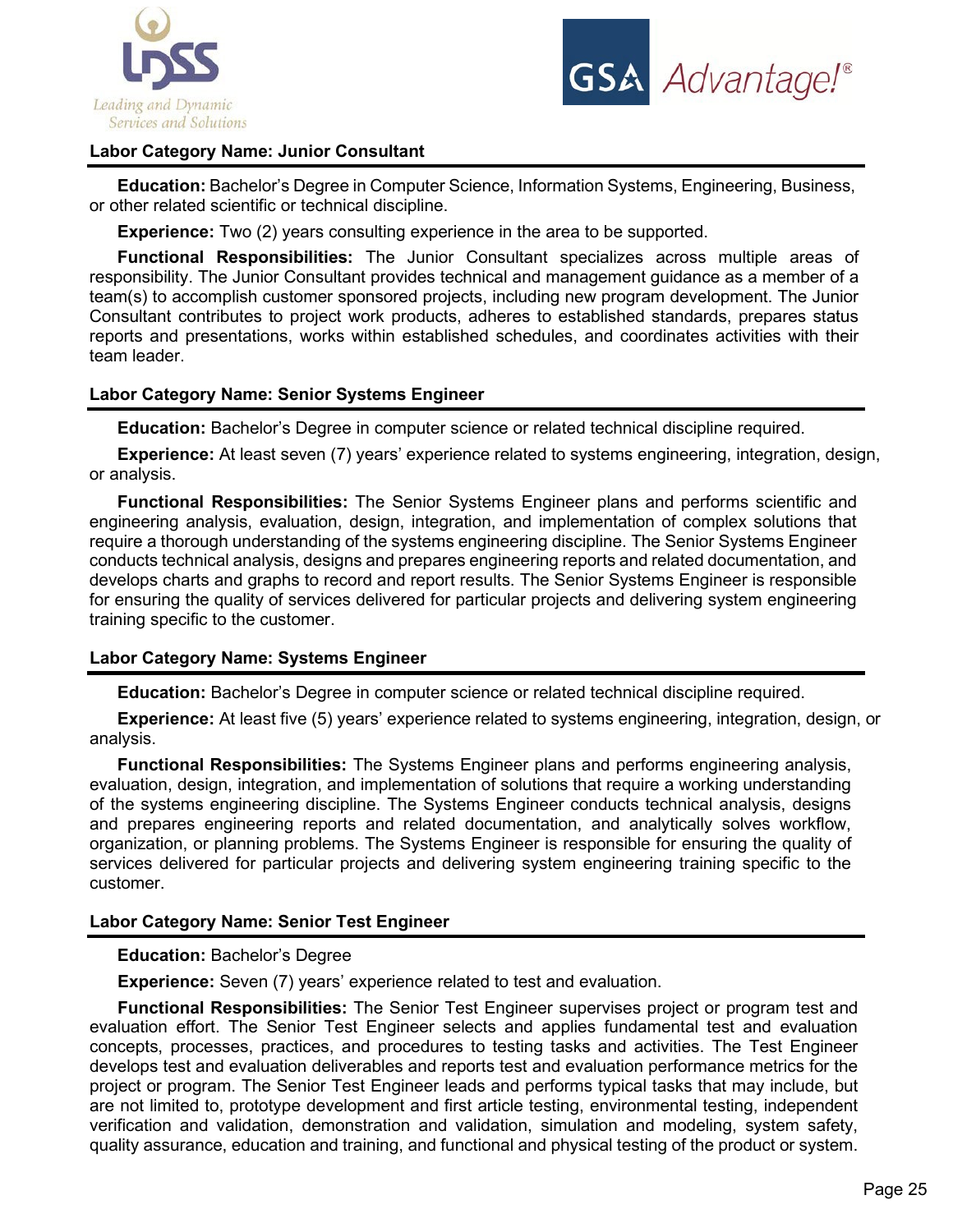



# **Labor Category Name: Test Engineer**

## **Education:** Bachelor's Degree

**Experience:** At least five (5) years' experience related to test and evaluation.

**Functional Responsibilities:** The Test Engineer selects and applies fundamental test and evaluation concepts, processes, practices, and procedures to testing tasks and activities. The Test Engineer contributes to test and evaluation deliverables and performance metrics. The Senior Test Engineer performs typical tasks that may include, but are not limited to, prototype development and first article testing, environmental testing, independent verification and validation, demonstration and validation, simulation and modeling, system safety, quality assurance, education and training, and functional and physical testing of the product or system.

# **Labor Category Name: Junior Test Engineer**

## **Education:** Bachelor's Degree

**Experience:** At least three (3) years' experience related to, or educational background inclusive of, test and evaluation.

**Functional Responsibilities:** The Junior Test Engineer applies fundamental test and evaluation concepts, processes, practices, and procedures to testing tasks and activities. The Junior Test Engineer performs typical tasks that may include, but are not limited to, prototype development and first article testing, environmental testing, independent verification and validation, demonstration and validation, simulation and modeling, system safety, quality assurance, education and training, and functional and physical testing of the product or system.

#### **Labor Category Name: Executive Coach**

#### **Education:** Master's Degree

**Experience:** At least fifteen (15) years of experience designing and implementing coaching programs at the senior executive, senior manager, political appointees, or CEO levels, and management consulting experience in one or more areas of organizational development, leadership development, public administration, management consulting, or work force development.

**Functional Responsibilities:** The Executive Coach will develop and provide confidential one- onone coaching with senior executives in leadership areas of expertise.

#### **Labor Category Name: Coach**

#### **Education:** Master's Degree

**Experience:** At least five (5) years of experience designing and implementing coaching programs at the middle to senior manager level, and management consulting experience in one or more areas of organizational development, leadership development, public administration, management consulting, or work force development.

**Functional Responsibilities:** The Coach will develop and provide confidential one-on-one coaching with middle to senior managers in leadership areas of expertise. The Coach will provide team coaching services to include confidential observation and feedback.

# **Labor Category Name: Principal Training/Counselor Specialist**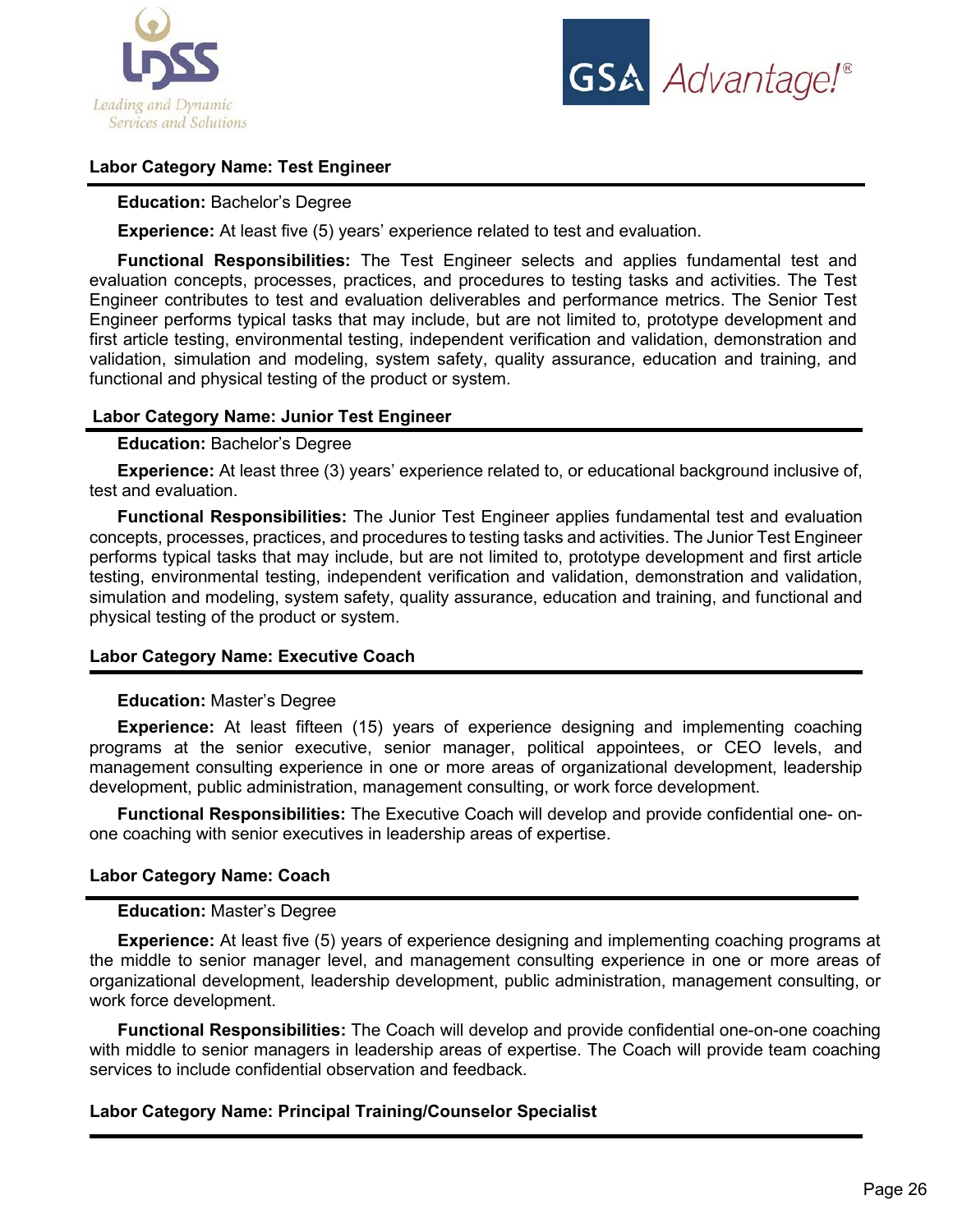



**Education:** Bachelor's degree in Management, Counseling, Psychology, or IT related field.

**Experience:** At least eight (8) years of experience in career counseling or corporate training. Knowledge in the areas of organizational development, management development, facilitation, training or organizational planning preferred.

**Functional Responsibilities:** The Principal Trainer/Counselor must possess outstanding oral and written communication and interpersonal skills. The Trainer/Counselor provides counseling and consulting services with supervisors and managers engaged in career and organizational development. The Trainer/Counselor provides career counseling services and assists employees in using skills assessments and counseling tools. The Trainer/Counselor provides professional services in support of planning, creating, and/or executing learning management, internship, or development of new courses or subject matter delivered via instructor-led and/or web-based systems.

# **Labor Category Name: Senior Technical Writer**

#### **Education:** Bachelor's Degree

**Experience:** Seven (7) years directly related experience that includes creating and editing technical documents.

**Functional Responsibilities:** The Senior Technical Writer provides senior-level technical writing function for documents. The Senior Technical Writer understands applicable government standards, policies, and specifications and accurately interprets them in the development of technical documentation. The Senior Technical Writer must be able to conceptualize, format, structure, write, edit, and finalize technical documents such as complex engineering specifications, engineering studies, technical manuals, functional descriptions, system specifications, user manuals, training materials, installation guides, test plans, procedures and results, proposals, reports, and program literature.

#### **Labor Category Name: Technical Writer**

#### **Education:** Bachelor's Degree

**Experience:** Four (4) years directly related experience that includes creating and editing technical documents.

**Functional Responsibilities:** The Technical Writer provides technical writing function for documents. The Technical Writer understands applicable government standards, policies, and specifications and accurately interprets them in the development of technical documentation. The Technical Writer collects and organizes information required for preparation of, and formats, structures, writes, edits, and finalizes technical documents. Technical documents may include, but are not limited to, technical manuals, user manuals, training materials, installation guides, functional descriptions, system specifications, engineering specifications, engineering studies, test plans, procedures and results, proposals, reports, and program literature.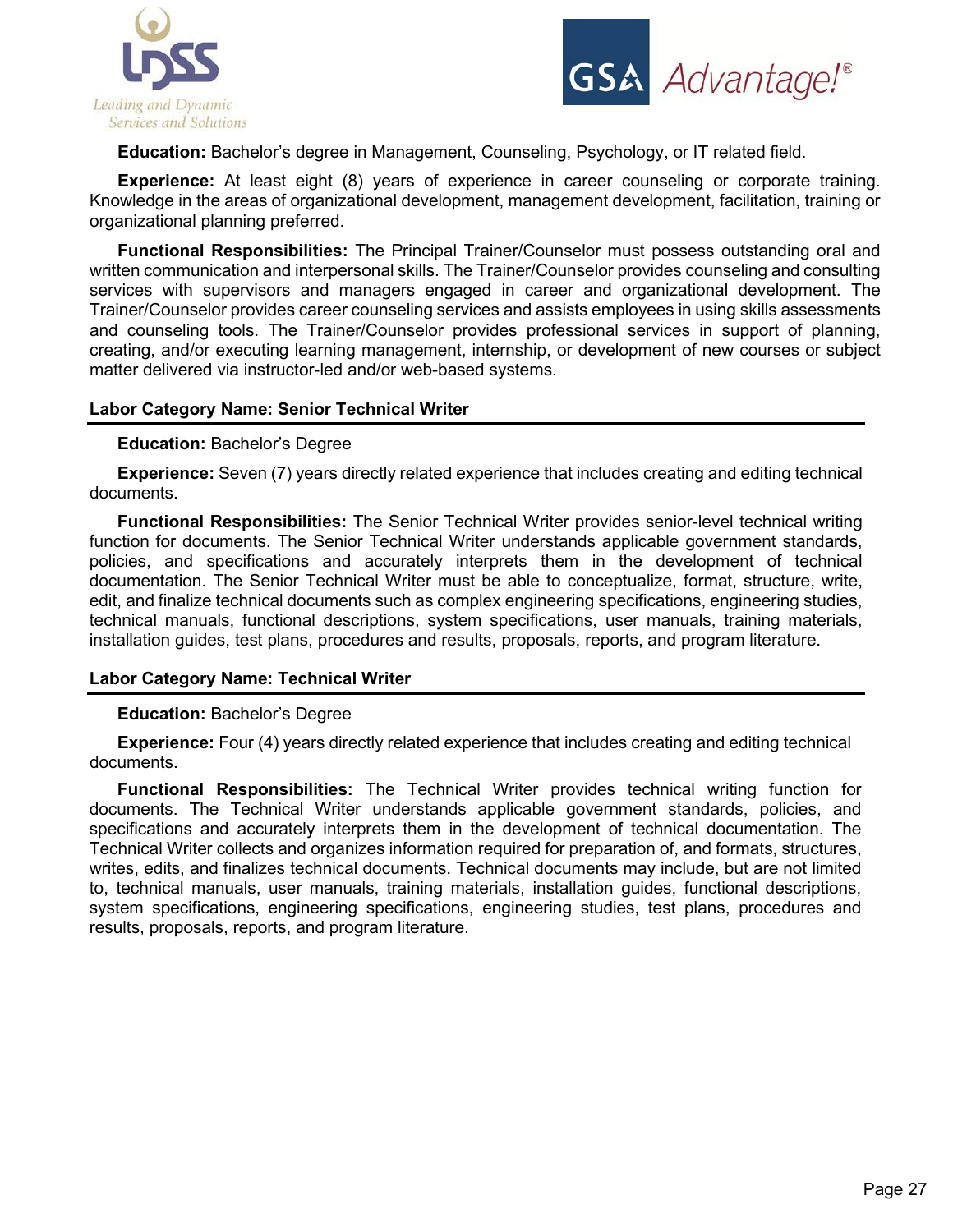



# **Labor Category Name: Junior Technical Writer**

**Education:** High School diploma or equivalent

**Experience:** At least two (2) years' experience working as a technical writer preparing computer system documentation or documenting developed software requirements is preferred.

**Functional Responsibilities:** The Junior Technical Writer provides technical writing support function for documents. With guidance, the Junior Technical Writer incorporates applicable government standards, policies, and specifications into the development of technical documentation. The Junior Technical Writer assists in collecting and organizing information required for preparation of, and formatting, writing, and editing technical documents. Technical documents may include, but are not limited to, technical manuals, user manuals, training materials, installation guides, functional descriptions, system specifications, engineering specifications, engineering studies, test plans, procedures and results, proposals, reports, and program literature. The Junior Technical Writer is responsible for correcting spelling and grammar, ensuring proper format, and for proofreading documents for finalization.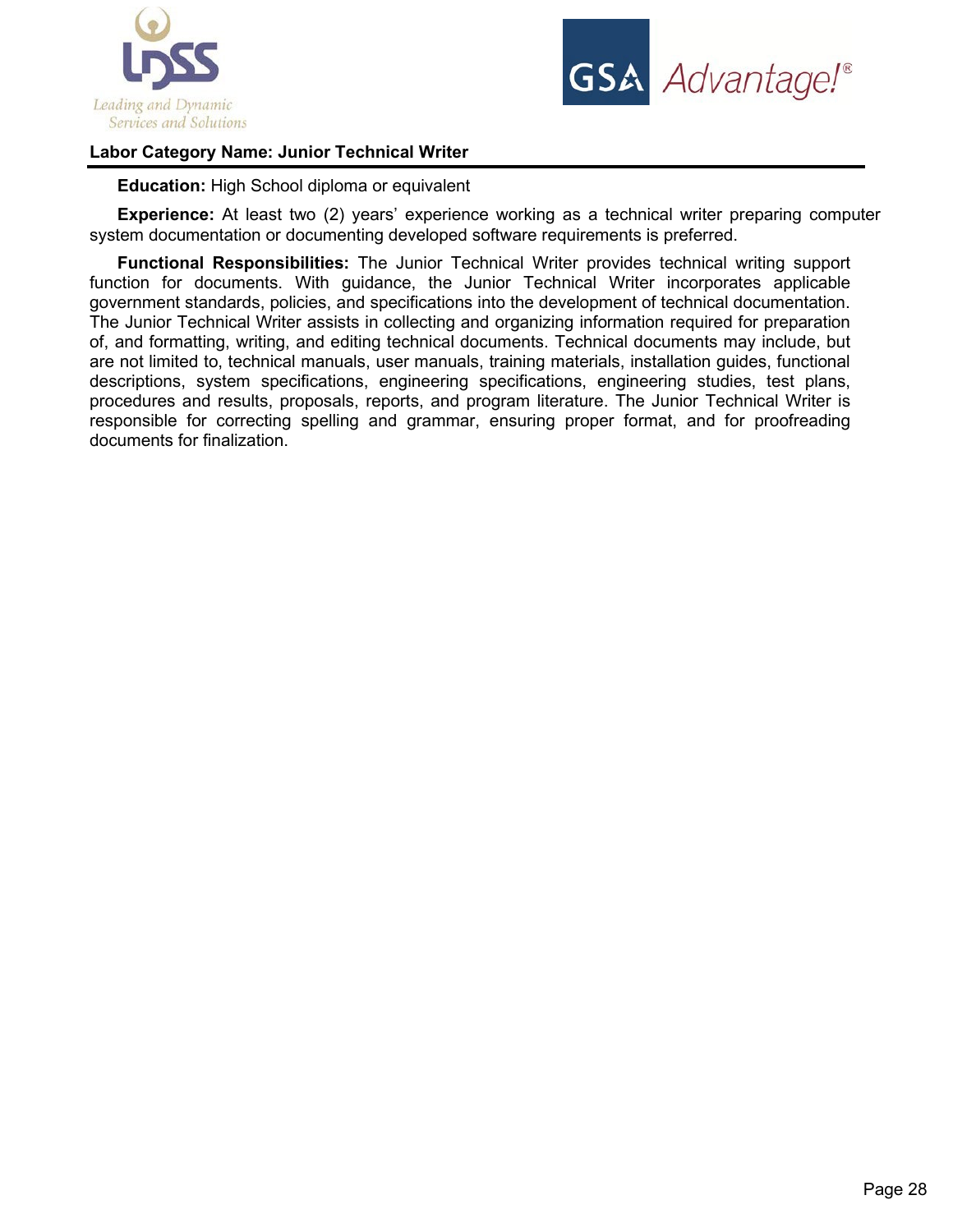



# **Appendix 5 – Training/Course Descriptions**

| Title of Workshop                 | <b>Change Management</b>          |
|-----------------------------------|-----------------------------------|
| Length of Workshop (Hrs./Days)    | 3 days                            |
| Min/Max Participants              | 15/30                             |
| <b>Support Materials Provided</b> | Instructor's guide, course agenda |
| Description                       |                                   |

This workshop focuses on developing an individual and collective understanding / awareness of the vision of the organization, understanding the organization's priorities, and establishing individual contributions to vision and priorities. This is a highly interactive workshop, including large group activities, small group huddles and team/group brief outs.

**Day 1 Objectives:** Provide an overview of the offsite and set expectations, describe the case for change/burning platform, allow participants to have an initial voice and set tone of participation in the change, lay out picture of the path forward

**Day 2 Objectives:** Provide an overview of the offsite and set expectations, allow participants to operate the new model, articulate those barriers we must acknowledge to effect change, articulate those barriers we must acknowledge to effect change, reflect on what was accomplished and articulate next steps

| Title of Workshop                 | <b>Conflict Resolution Skills</b>            |
|-----------------------------------|----------------------------------------------|
| Length of Workshop (Hrs./Days)    | 4 davs                                       |
| Min/Max Participants              | 15/30                                        |
| <b>Support Materials Provided</b> | Instructor's guide, participant's coursebook |
| <b>Deceription</b>                |                                              |

Description

This workshop is designed to enable federal project/team leads, supervisors, managers, and executives at all levels (GS-9 to GS-15) to build skill strength in the area of conflict resolution, although the workshop is most highly recommended for individuals at the Project/Team Lead level as well as at the Supervisor level. Participants will learn to boost morale, increase efficiency, and improve results using conflict management strategies, skills, and techniques.

The workshop typically includes the Herrmann Brain Dominance Instrument (HBDI). Instructional strategies can include video clips, classroom lecture, case studies with significant experiential activities, and conflict role plays.

This workshop supports the development of the following OPM competencies: Conflict Management, Interpersonal Skills, Oral Communication, and Problem Solving. These competencies are part of the OPM Executive Core Qualifications (ECQs) which are used as indicators of leadership success in the Federal government.

| Title of Workshop                                                                                                                                                                                                                                                                                                                                                                                                                                                                                                                                                                                                             | <b>Crucial Conversations</b>      |
|-------------------------------------------------------------------------------------------------------------------------------------------------------------------------------------------------------------------------------------------------------------------------------------------------------------------------------------------------------------------------------------------------------------------------------------------------------------------------------------------------------------------------------------------------------------------------------------------------------------------------------|-----------------------------------|
| Length of Workshop (Hrs./Days)                                                                                                                                                                                                                                                                                                                                                                                                                                                                                                                                                                                                | 2 days or 3 days                  |
| Min/Max Participants                                                                                                                                                                                                                                                                                                                                                                                                                                                                                                                                                                                                          | 15/30                             |
| <b>Support Materials Provided</b>                                                                                                                                                                                                                                                                                                                                                                                                                                                                                                                                                                                             | Instructor's guide, course agenda |
| <b>Description</b>                                                                                                                                                                                                                                                                                                                                                                                                                                                                                                                                                                                                            |                                   |
| This workshop addresses how simple conversations can affect the health and profitability of<br>organizations. Participants learn the effective use of tools for engaging in productive, healthy dialogue,<br>even in the most emotionally and politically charged situations. In addition, the workshop addresses<br>how to prepare for high-stakes situations with a proven technique; how to transform anger and hurt<br>feelings into powerful dialogue; how to make it safe to talk about almost anything; how to be<br>persuasive, not abrasive; how new techniques, skills and tools work together to enable successful |                                   |

crucial conversations.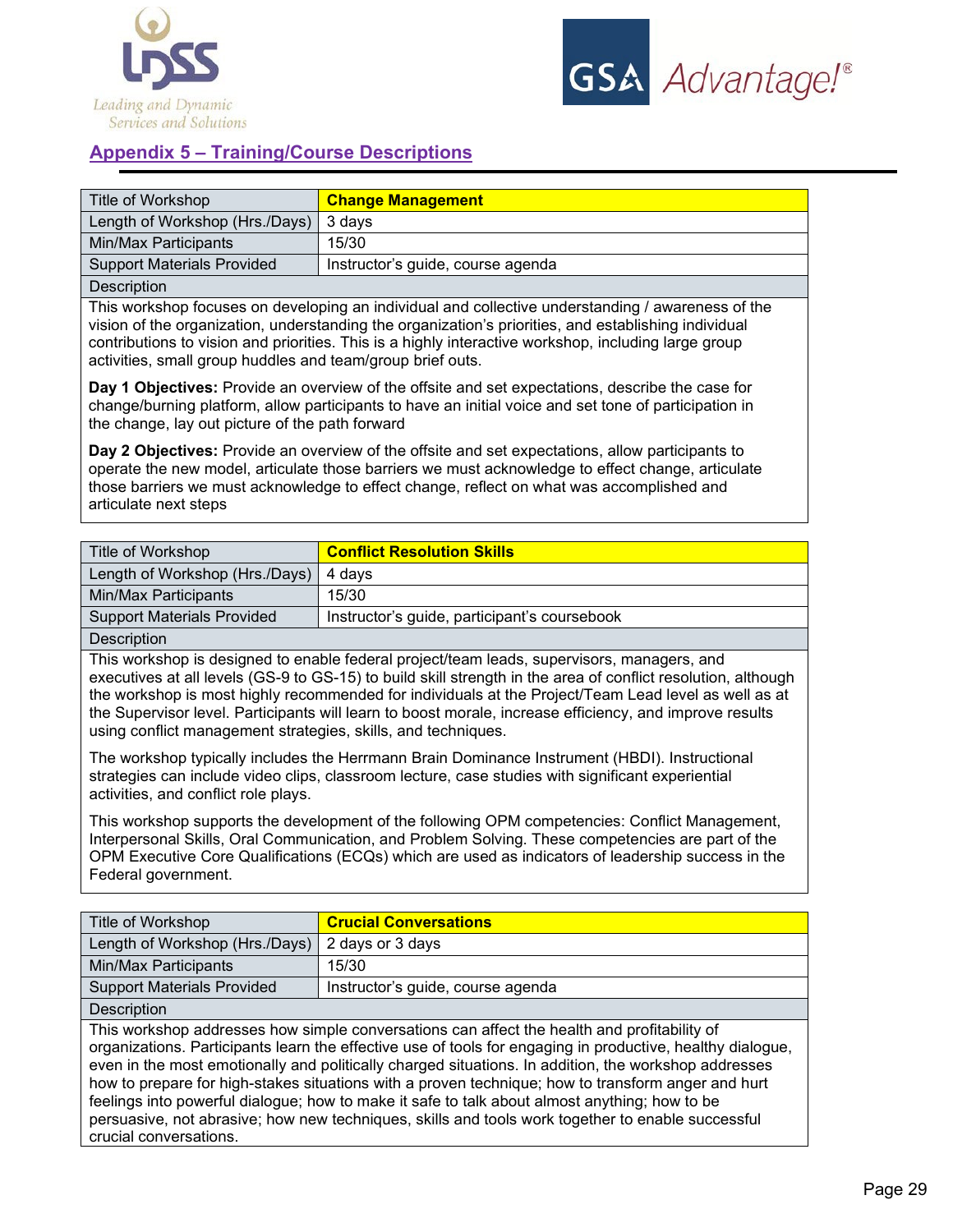



| Title of Workshop                 | <b>Emerging Leader</b>        |
|-----------------------------------|-------------------------------|
| Length of Workshop (Hrs./Days)    | 3 days                        |
| Min/Max Participants              | 15/25                         |
| <b>Support Materials Provided</b> | Assessments, program supplies |
| <b>Description</b>                |                               |

This workshop is cohort-based, allowing participants to build their networks and share their resources and perspectives in a learning environment. Emerging Leader goals are to increase the participants' capacity in the following areas:

- Self-awareness understanding one's thoughts and behavior and how they impact others
- Relationship building using the cohort to develop relationships that enhance innovation, collaboration and productivity
- Skill building developing skills tied to 7 identified competencies
- Career planning assisting participants in understanding their options

#### Topics covered:

- Action Learning & Solving Problems
- Leadership Motivation
- Overview of the OPM Leadership Potential Assessment (LPA)
- Emotional Intelligence
- Coaching and Feedback Skills
- Collaborative Leadership

| Title of Workshop                                                                                                                                                                                      | <b>Fundamentals of Project Management</b>                 |
|--------------------------------------------------------------------------------------------------------------------------------------------------------------------------------------------------------|-----------------------------------------------------------|
| Length of Workshop (Hrs./Days)                                                                                                                                                                         | 3 day                                                     |
| Min/Max Participants                                                                                                                                                                                   | 10/25                                                     |
| <b>Support Materials Provided</b>                                                                                                                                                                      | Project planning situation booklets, assessment, handouts |
| Description                                                                                                                                                                                            |                                                           |
| This workshop is designed to enable federal project/team leads, supervisors, managers and<br>executives at all levels within the organization. The objective is to build skill strength in the area of |                                                           |

project management, as a component of developing great leaders in the Federal government. Participants will learn basic to intermediate project management principles, tools, and techniques used to manage projects, as well as an understanding of the critical role of the project manager.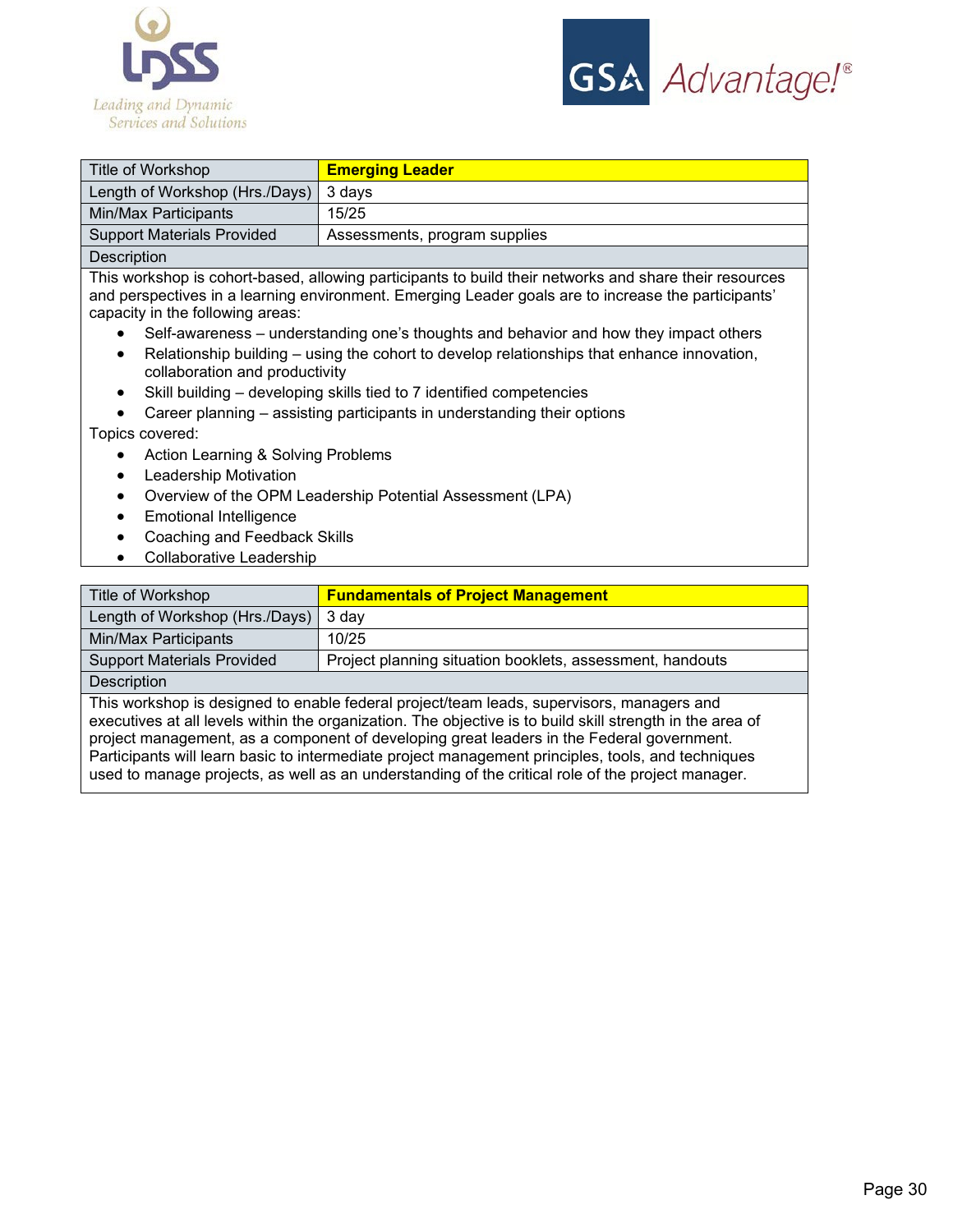



| Title of Workshop                 | <b>Influencer</b>                  |
|-----------------------------------|------------------------------------|
| Length of Workshop (Hrs./Days)    | 2 days                             |
| Min/Max Participants              | 15/30                              |
| <b>Support Materials Provided</b> | Post-course Recommendations Report |
| Description                       |                                    |

The objective of this session is to provide behavior change strategies using the Vital Smarts Influencer training model. The workshop includes delivery of Influencer materials and explores the following topics:

- Vital behaviors
- Diagnose why change seems impossible
- Personal motivation
- Personal ability
- Social motivation and ability
- Structural motivation and ability
- Becoming an influencer

In advance of the session, the facilitator develops a participant inquiry with specific questions as to where they want to apply new influence strategies and their openness and willingness to try new tools learned in class. At the close of the class, the facilitator formulates and asks specific questions, summarizes pre- and post-class information and develops/reports appropriate recommendations.

| Title of Workshop                                                               | <b>Resiliency</b>                        |
|---------------------------------------------------------------------------------|------------------------------------------|
| Length of Workshop (Hrs./Days)                                                  | 2 davs                                   |
| Min/Max Participants                                                            | 15/30                                    |
| <b>Support Materials Provided</b>                                               | Participant manuals, Resilience toolkits |
| The contract of the contract of the contract of the contract of the contract of |                                          |

#### **Description**

This workshop describes the meaning and importance of resiliency in leadership development and healthy workplace environments. There will be a presentation on what resiliency is, including an introduction to the neurobiology of resiliency, as well as why it is critical to the promotion of overall well-being, productivity levels, and leadership performance. An introduction to the relationship between self-regulation and resilience will be discussed as the underpinning of adaptive leadership and the facilitation of flexible workplace environments. Participants will gain an understanding of the latest findings in the psycho-physiology of stress resilience and how to apply these discoveries to daily practice. A biofeedback demonstration with a participant will be presented to help with understanding the link between heart rate variability and resilience.

The conclusion of this workshop will concentrate on the development of a self-directed Personal Resiliency Action Plan for each participant to further the learning from all of the sessions and integrate intentional behaviors that strengthen resiliency outside of the workshop.

Learning objectives:

- Recognize the meaning and significance of resiliency
- Discuss how neurobiology impacts resilience
- Apply tools and techniques for self-regulation
- Identify methods for reducing the impact of long-term stress
- Discuss and implement approaches to fostering organizational resiliency
- Develop a personal resiliency action plan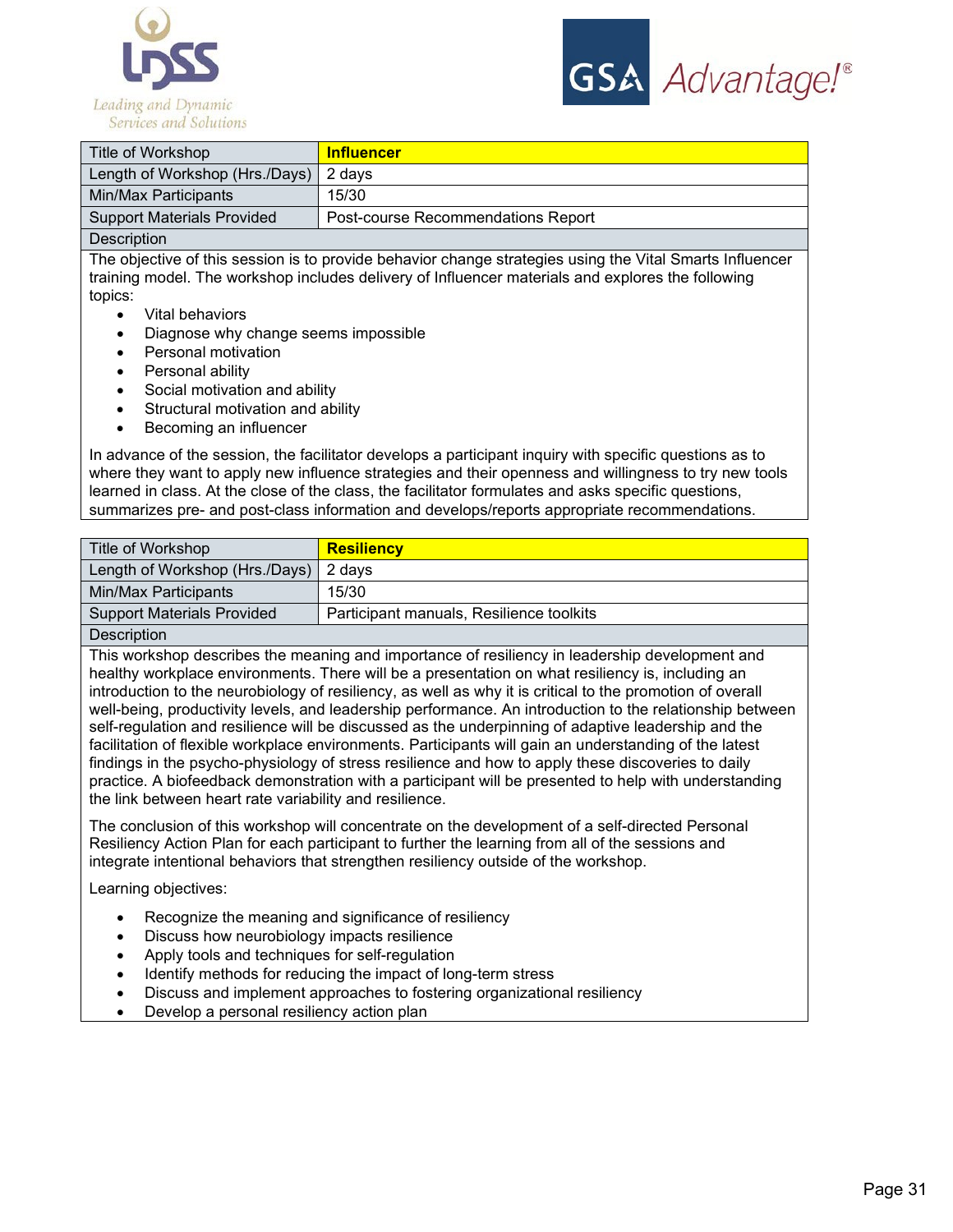



| Title of Workshop                     | <b>Strategic Planning</b>          |
|---------------------------------------|------------------------------------|
| Length of Workshop (Hrs./Days) 3 days |                                    |
| Min/Max Participants                  | 10/25                              |
| <b>Support Materials Provided</b>     | Course agenda, participant's guide |
| $\cdots$<br>$\sim$                    |                                    |

**Description** 

This workshop is highly interactive and involves participants in the process of completing a Strategic Plan. It describes all activities of top-down planning from a Vision/Mission Statement to the execution at the operational level. The material is appropriate for middle to upper management, those who aspire to executive positions, and business professionals who are responsible for executing the plans at the tactical and execution levels.

The following topics are covered in depth via hands-on exercises:

- Creating a Vision & Mission Statement (who we are and what our purpose is)
- SWOT Analysis (identifying strengths, weaknesses, opportunities, threats)
- Corporate Strategy (the plan to execute the Mission considering SWOT assumptions)
- Competitive Priorities (what we compete on what the marketplace values)
- Operations Structure (competitive priorities, facilities, capacity, technology)
- Operations Infrastructure (workforce staffing, design, quality, information systems)
- Operations Control (priority and capacity planning, supply chain management)
- Performance Measurement (the criteria that keeps us on target to accomplish the Mission)

| Title of Workshop                 | <b>Strategic Thinking</b>                         |
|-----------------------------------|---------------------------------------------------|
| Length of Workshop (Hrs./Days)    | dav                                               |
| Min/Max Participants              | 15/40                                             |
| <b>Support Materials Provided</b> | Participant workbooks, certificates of completion |
| $\blacksquare$                    |                                                   |

#### **Description**

This interactive, science-based workshop draws on breakthroughs in modern neuroscience, systems thinking, critical thinking, and cognitive psychology to provide fresh insights and cutting-edge tools for thinking strategically in times of opportunity and turbulence. Taking an unconventional approach, it covers how to develop your capacity for thinking strategically though being creative, being prepared to deal with complexity, and being aware of what is going on inside and outside your organization.

Participants learn a brain-based framework for increasing engagement and motivation along with science-based strategies for improving decision making and problem solving. A focus will be placed on cultivating a strategic mindset that fosters everyday strategic thinking and improved capacity for creatively solving problems in dynamic environments.

Several adult learning modalities consisting of a mix of lecture/presentation, video, practice exercises, small group activities, and context-driven discussion will be utilized to deepen levels of learner engagement and relevancy to improving individual, team, and organizational thinking performance.

All learning workshops are organized in a brain friendly manner that maximizes the learning experience and integration into the workplace environment.

Learning objectives:

- Describe what thinking strategically means and how it impacts organizational mission and goals
- Define the impacts of the deeply social brain on performance and strategic outcomes
- Develop a strategic and systems thinking mindset
- Describe and recognize the impacts of bias on strategic thinking & decision making
- Apply strategic thinking tools to gain insight into novel solutions that address complex problems, improve thinking resources, and drive change.